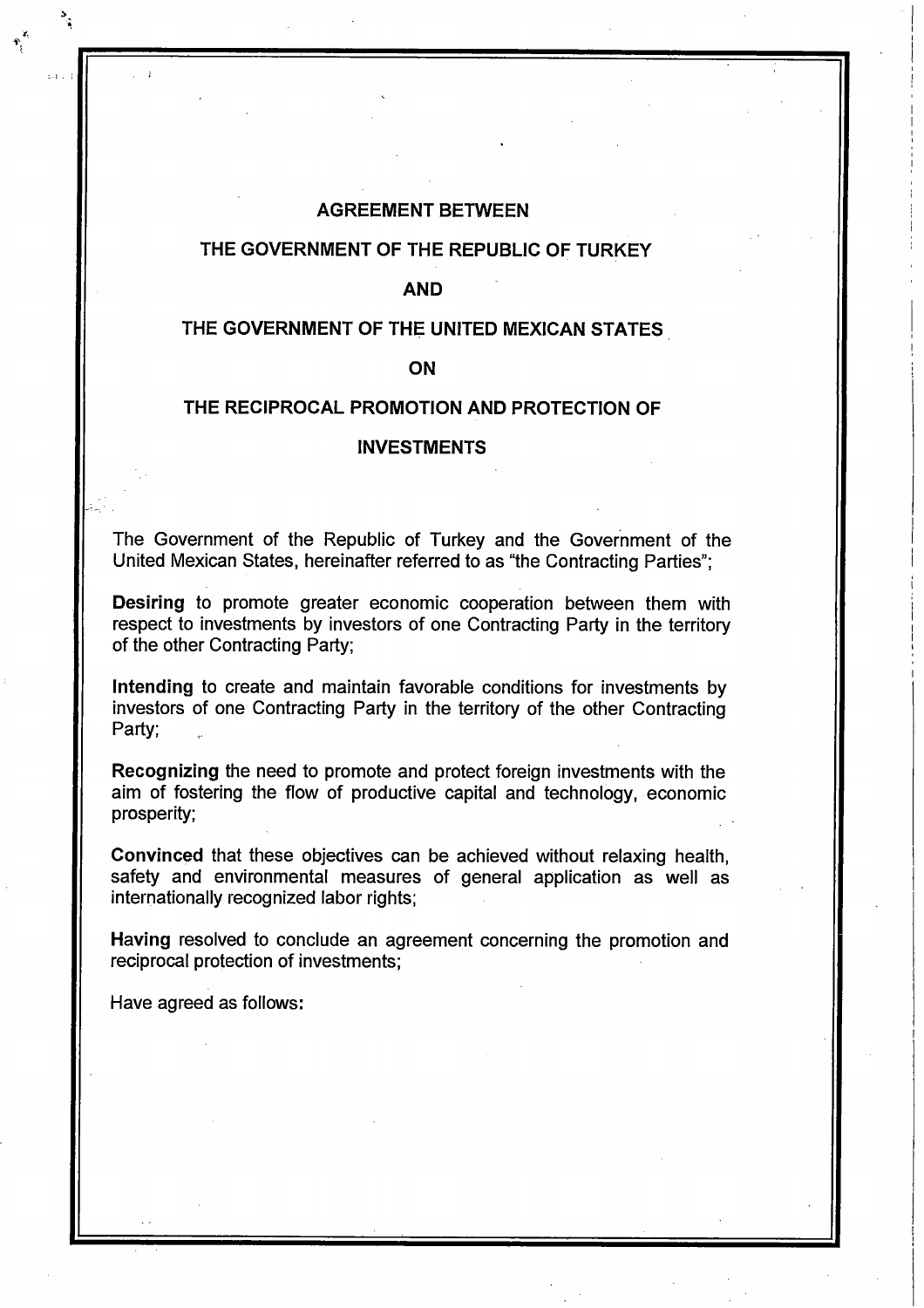# **CHAPTER ONE: GENERAL PROVISIONS**

## **ARTICLE 1 Definitions**

For the purposes of this Agreement, the term;

"claimant" means an investor of a Contracting Party that is a part to an investment dispute with the other party;

**"disputing parties"** means the claimant and the respondent;

**"enterprise"** means any entity constituted or organized under applicable law, of a Contracting Party, and whether privately or governmentally owned, including any corporation, company, trust, partnership, sole proprietorship, joint venture or other business association;

**"ICSID"** means the International Centre for Settlement of Investment Disputes;

**"ICSID Additional Facility Rules"** means the Rules Governing the Additional Facility for the Administration of Proceedings by the Secretariat of the ICSID;

**"ICSID Convention"** means the Convention on the Settlement of Investment Disputes between States and Nationals of other States, adopted in Washington on March 18, 1965;

**"investment"** means the following assets owned or controlled by investors of one Contracting Party, connected with business activities, established or acquired in accordance with the laws and regulations of the other Contracting Party in whose territory the investment is made:

- (a) an enterprise;
- (b) shares, stocks and other forms of equity participation in an enterprise;
- (c) movable and immovable property, and related rights such as leases, mortgages, liens or pledges acquired in the expectation or used for the purposes of economic benefit or other business purposes;

(d) reinvested returns;

(e) intellectual property rights such as patents, industrial designs, technical processes, trademarks and know-how, acquired in the expectation or used for the purpose of economic benefit or other business purposes;

**2**

(f) debt security of an enterprise: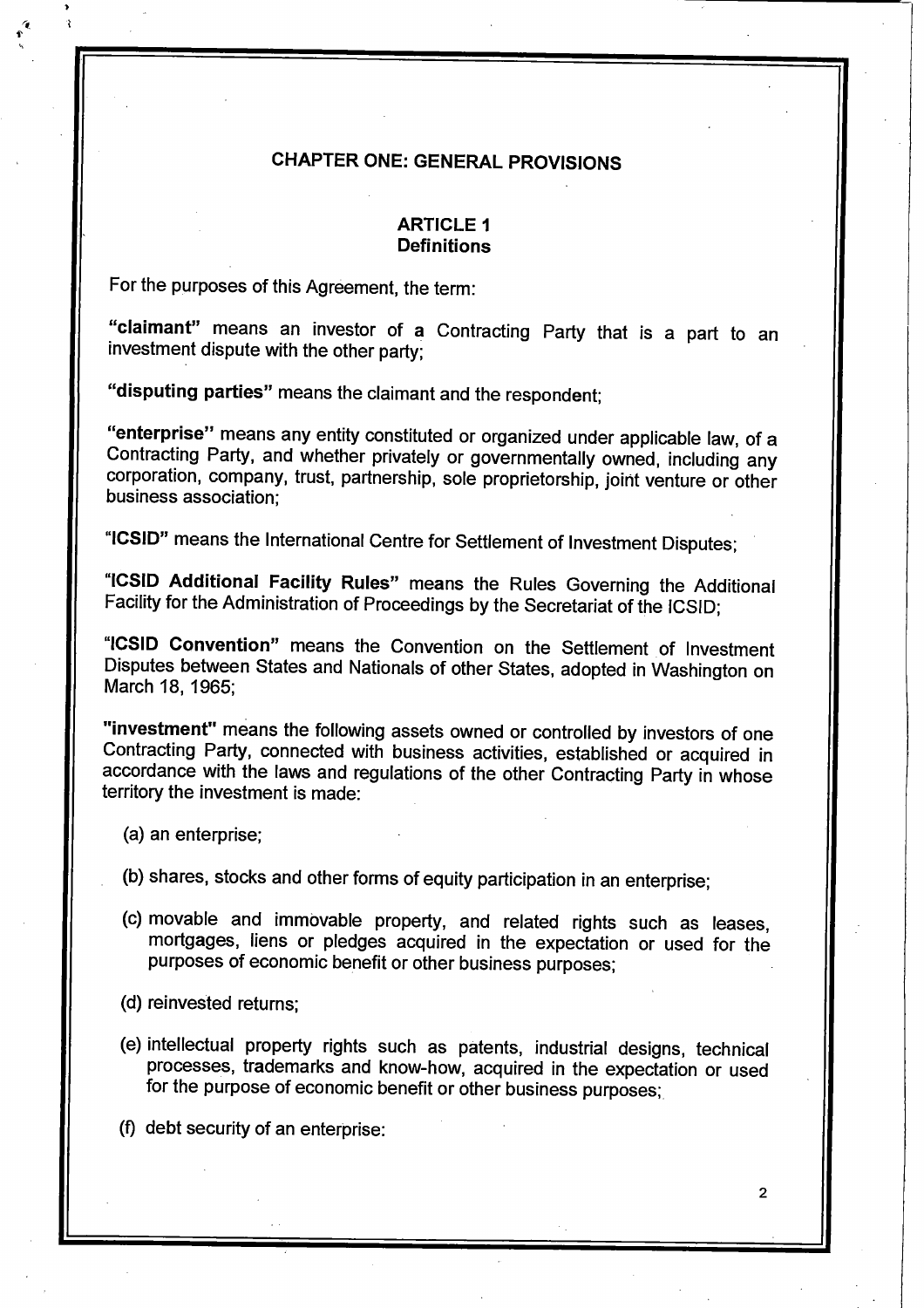(i) where the enterprise is an affiliate of the investor, or

(ii) where the original maturity of the debt security is at least three (3) years,

but does not include a debt security, regardless of original maturity, of a Contracting Party or of a State enterprise;

(g) a loan to an enterprise:

(i) where the enterprise is an affiliate of the investor, or

(ii) where the original maturity of the loan is at least three (3) years,

but does not include a loan, regardless of original maturity, to a Contracting Party or to a State enterprise;

(h) interests arising from the commitment of capital or other resources in the territory of a Contracting Party to an economic activity in such territory, under:

- (i) contracts involving the presence of an investor's property in the territory of the other Contracting Party, including turnkey or construction contracts, or business concessions conferred by law or by contract, or
- (ii) contracts where remuneration depends substantially on the production, revenues or profits of an enterprise;

(i) claims to money or involving the kind of interests set out in subparagraphs (a) to (h) above, but no claims to money that arise solely from:

- (i) commercial contracts for the sale of goods or services by a national or enterprise in the territory of a Contracting Party to an enterprise in the territory of the other Contracting Party, or
- (ii) the extension of credit in connection with a commercial transaction, such as trade financing, other than **a** loan covered by subparagraph (g) above.

For greater clarity, investments which have been made in the form of acquisition of shares less than 10 (ten) percent of an enterprise through stock exchanges shall not be covered by this Agreement;

## **"investor of a Contracting Party"** means:

(a) a natural person having the nationality of a Contracting Party in accordance with its applicable laws, or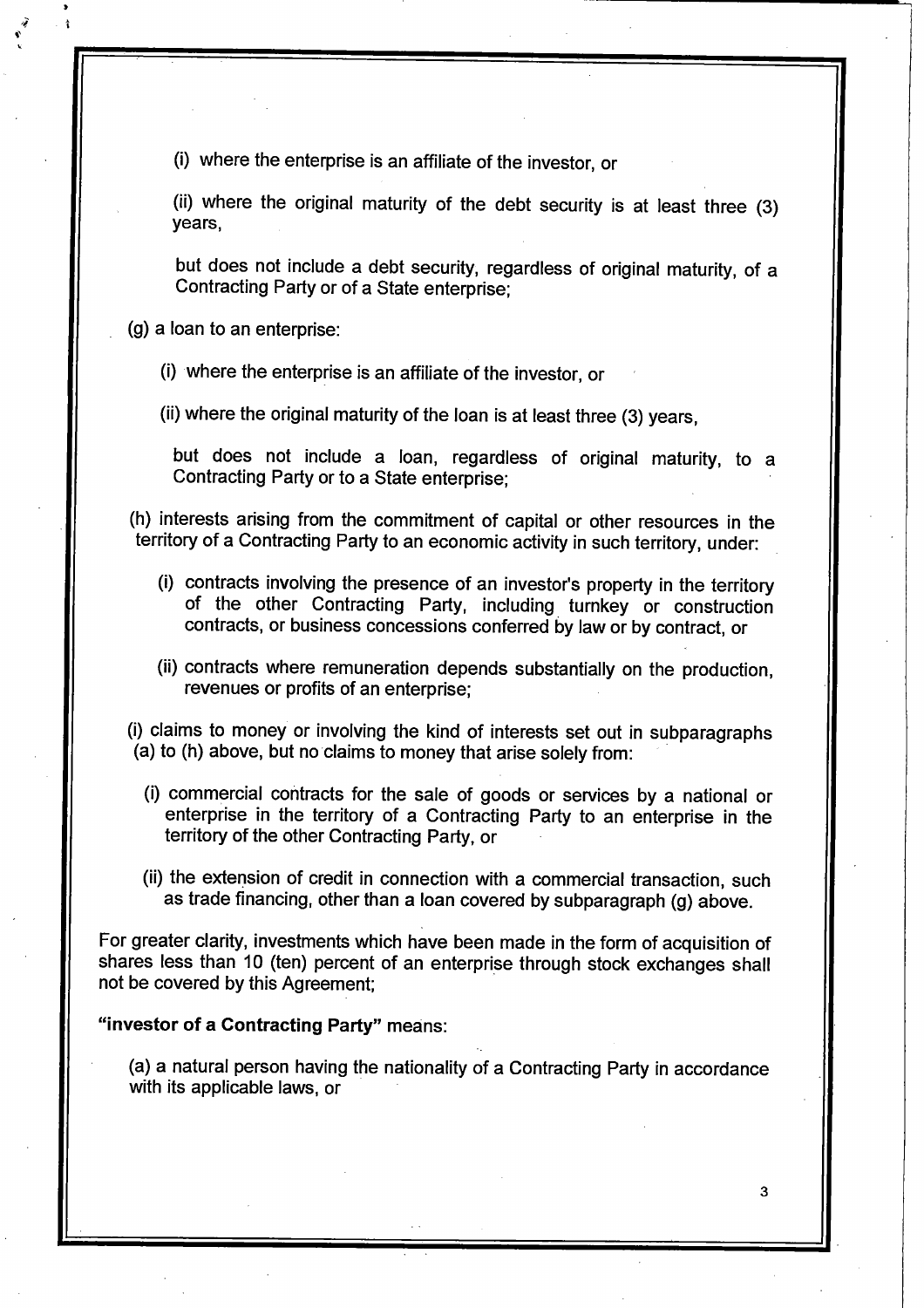(b) an enterprise which is either constituted or otherwise organized under the law of a Contracting Party, and is engaged in substantive business operations in the territory of that Contracting Party;

having made an investment in the territory of the other Contracting Party.

**"New York Convention"** means the Convention on the Recognition and Enforcement of Foreign Arbitral Awards, adopted at the United Nations in New York on June 10, 1958;

**"non-disputing Party"** means a Contracting Party that is not a party to an investment dispute;

**"respondent"** means the Contracting Party that is a party to an investment dispute;

**"returns"** means the amounts yielded by an investment and includes in particular, though not exclusively, profit, interest, dividends, capital gains, royalties, management fees, technical assistance, and other fees derived from the investment;

**"State enterprise"** means an enterprise that is owned, or controlled through ownership interests, by a Contracting Party;

**"territory"** means:

*% \*

- (a) in respect of the Republic of Turkey: the land territory, internal waters, the territorial sea and the airspace above them, as well as the maritime areas over which Turkey has sovereign rights or jurisdiction for the purpose of exploration, exploitation and preservation of natural resources whether living or non-living, pursuant to international law;
- (b) in respect of the United Mexican States: the territory of the United Mexican States including maritime areas adjacent to the coast of the State concerned, i.e. the exclusive economic zone and the continental shelf, to the extend to which that Party may exercise sovereign rights or jurisdiction in those areas according to international law.

**"UNCITRAL Arbitration Rules"** means the Arbitration Rules of the United Nations Commission on International Trade Law, approved by the United Nations General Assembly on December 15, 1976, as revised in 2010.

## **ARTICLE 2 Admission of Investment**

Each Contracting Party shall admit the entry of investments made by investors of the other Contracting Party pursuant to its applicable laws and regulations.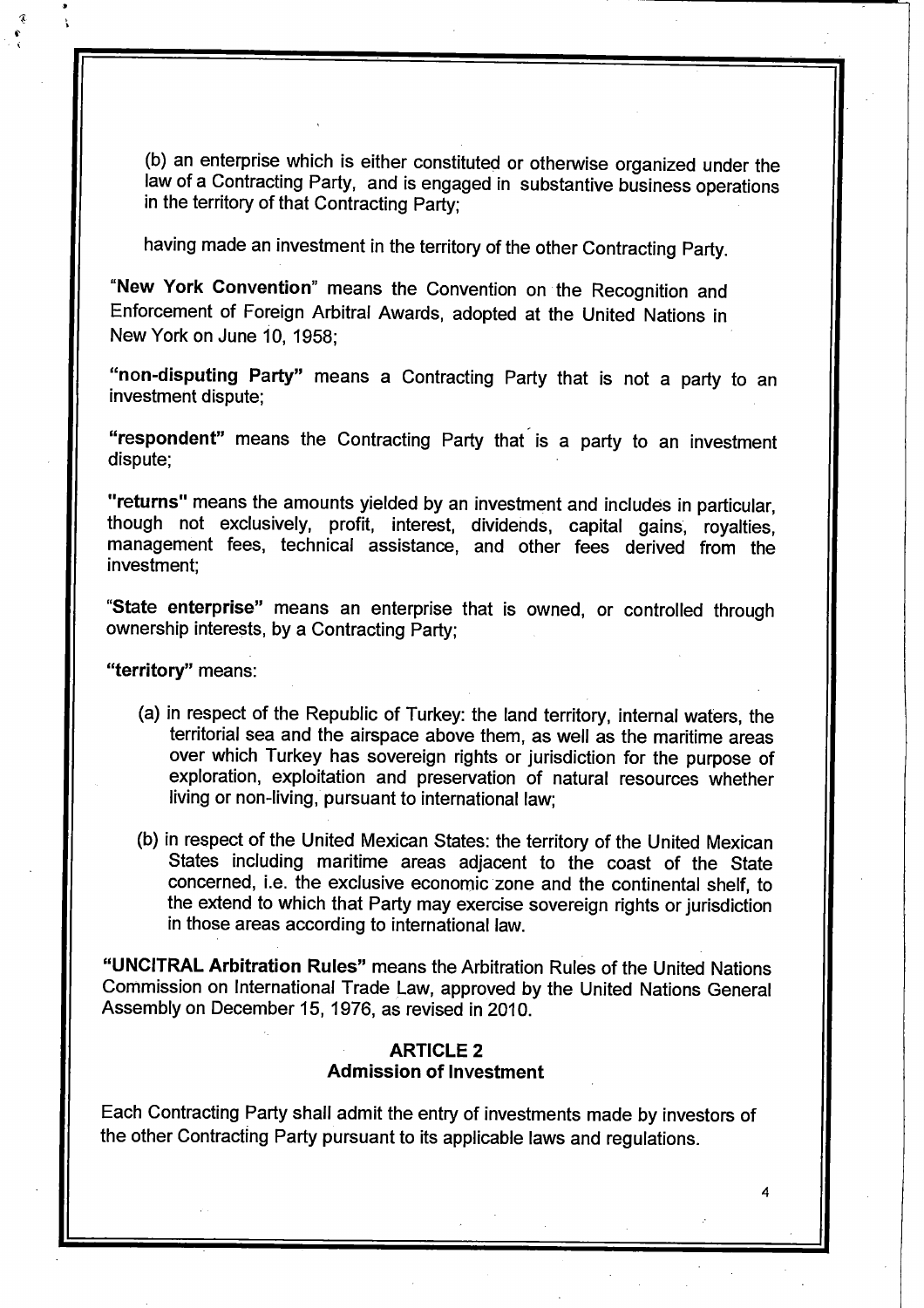# CHAPTER TWO: PROTECTION OF INVESTMENT

## **ARTICLE 3 Promotion of Investments**

Subject to its laws and regulations, each Contracting Party shall in its territory promote to the extent possible investments by investors of the other Contracting Party.

## **ARTICLE 4 Minimum Standard of Treatment**

1. Each Contracting Party shall accord to investments of investors of the other Contracting Party fair and equitable treatment and full protection and security.

2. For greater certainty:

- (a) the concepts of "fair and equitable treatment" and "full protection and security" do not require treatment in addition to or beyond that which is required by the customary international law minimum standard of treatment of aliens, and
- (b) a determination that there has been a breach of another provision of this Agreement, or of a separate international agreement, does not establish that there has been a breach of this Article.

# **ARTICLE 5**

# **National Treatment and Most Favored Nation Treatment**

- 1. Each Contracting Party shall accord to investors of the other Contracting Party and their investments, once established, treatment no less favorable than that it accords, in like circumstances, to its own investors and to investments of its own investors with respect to the management, maintenance, use, operation, enjoyment, extension, sale or other disposition of investments.
- 2. Each Contracting Party shall accord to investors of the other Contracting Party and their investments treatment no less favorable than that it accords, in like circumstances, to investors and to investments of investors of any third State with respect to the management, maintenance, use, operation, enjoyment, extension, sale or other disposition of investments.
- 3. This Article shall not be construed so as to oblige one Contracting Party to extend to the investors of the other Contracting Party and their investments the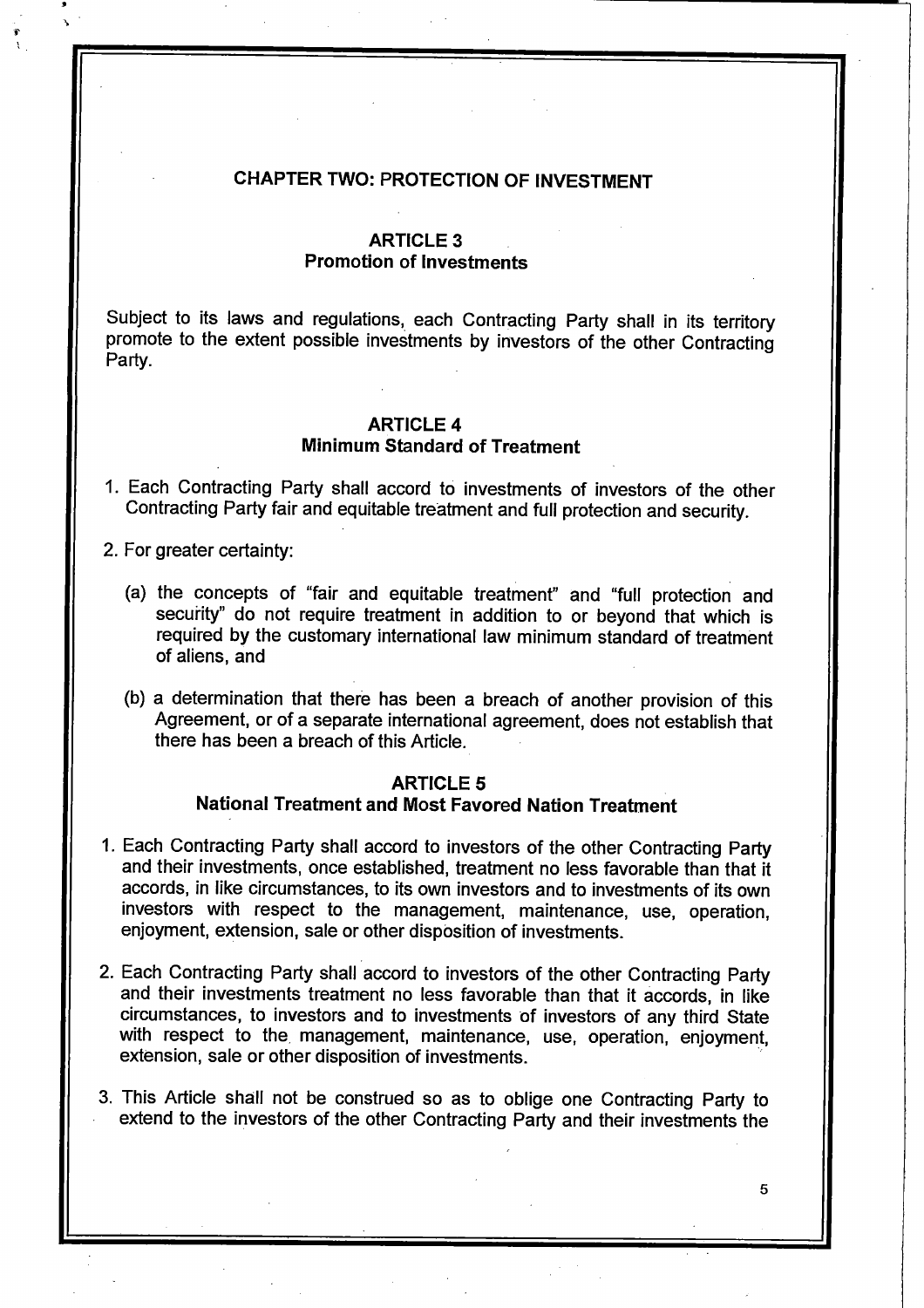benefits of any treatment, preference or privilege which may be granted by such Contracting Party by virtue of:

- (a) any existing or future regional economic integration organization, free trade area, customs union, monetary union or any other similar integration arrangement, of which one of the Contracting Parties is or may become a party:
- (b) any rights or obligations of a Contracting Party resulting from an international agreement or arrangement relating wholly or mainly to taxation. In the event of any inconsistency between this Agreement and any tax-related international agreement or arrangement, the latter shall prevail.

4. Subject to their respective legislation with regard to the temporary entry of business persons, the Contracting Parties shall give favorable consideration to applications for the temporary entry and sojourn of nationals of either Contracting Party who wish to enter the territory of the other Contracting Party in connection with operation or maintenance of an existing investment.

5. Paragraph 2 of this Article shall not apply in respect of dispute settlement provisions between an investor and the hosting Contracting Party laid down simultaneously by this Agreement and by another similar international agreement to which one of the Contracting Parties is signatory.

# **ARTICLE 6 General Exceptions**

1. Nothing in this Agreement shall be construed to prevent a Contracting Party from adopting, maintaining, or enforcing any non-discriminatory legal measures that it considers appropriate to ensure that investment activity in its territory is undertaken in a manner sensitive to environmental, health or other regulatory objectives.

2. Nothing in this Agreement shall be construed:

(a) to require any Contracting Party to furnish or allow access to any information, the disclosure of which it determines to be contrary to its essential security interests:

(b) to prevent any Contracting Party from taking any actions that it considers necessary for the protection of its essential security interests: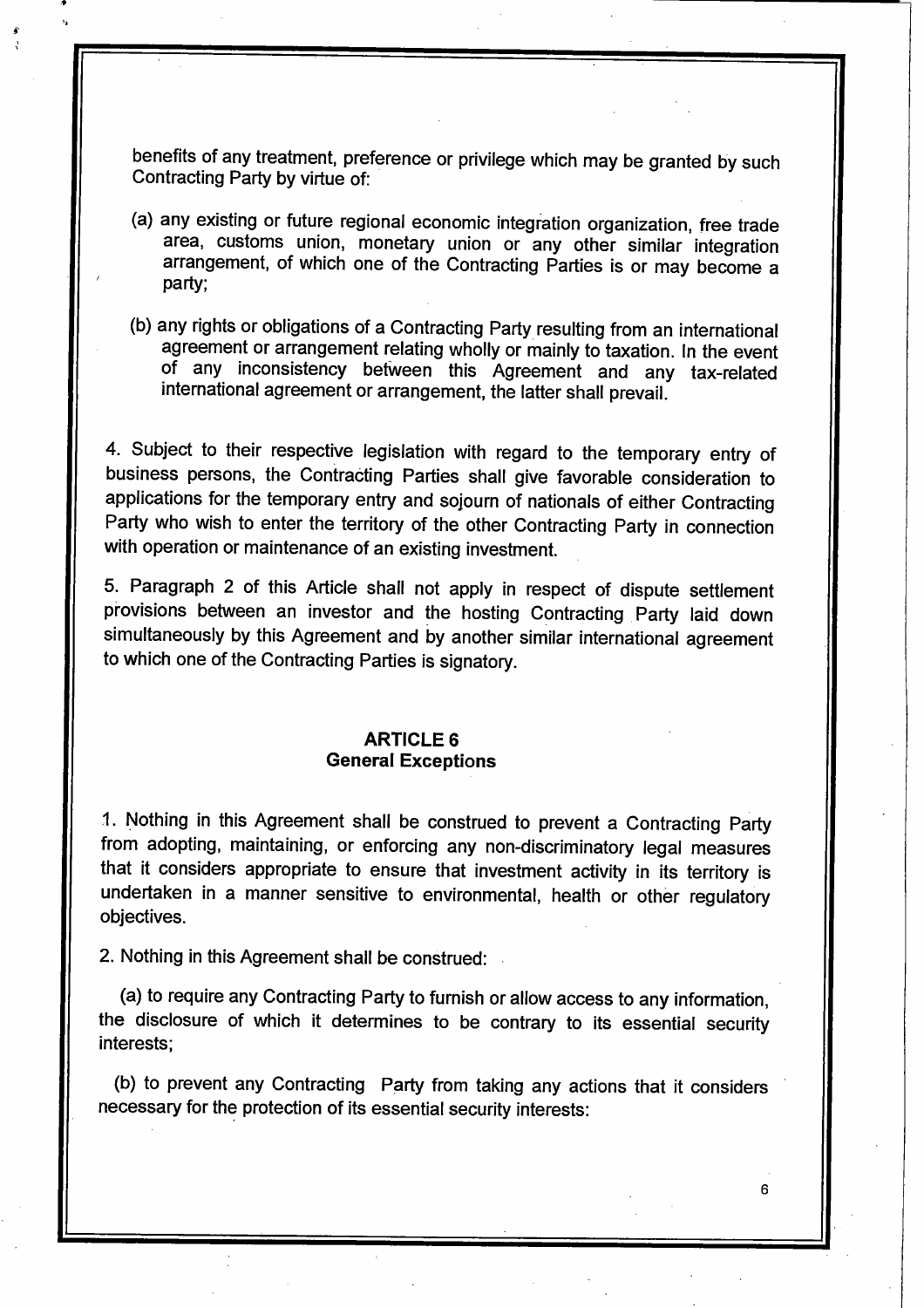(i) relating to the traffic in arms, ammunition and implements of war and to such traffic and transactions in other goods, materials, services and technology undertaken directly or indirectly for the purpose of supplying a military or other security establishment;

(ii) taken in time of war or other emergency in international relations; or

(iii) relating to the implementation of national policies or international agreements respecting the non-proliferation of nuclear weapons or other nuclear explosive devices;

(c) to prevent any Contracting Party from taking action in pursuance of its obligations under the United Nations Charter for the maintenance of international peace and security.

# **ARTICLE 7**

## **Compensation for Losses**

1. Investors of a Contracting Party whose investments in the territory of the other Contracting Party suffer losses owing to war, armed conflict, a state of national emergency, insurrection, riot or any other similar event, shall be accorded, as regards the restitution, indemnification, compensation or other settlements, treatment no less favorable than the treatment the other Contracting Party accords to its own investors or investors of any third State, whichever is the most favorable.

2. Without prejudice to paragraph 1 of this Article, investors of one Contracting Party who, in any of the situations referred to in that paragraph, suffer losses in the territory of the other Contracting Party resulting from:

(a) requisitioning of their property by its forces or authorities; or

(b) destruction of their property by its forces or authorities, which was not caused in combat action or was not required by the necessity of the situation.

shall be accorded restitution or compensation. Resulting payments shall be freely convertible and transferable.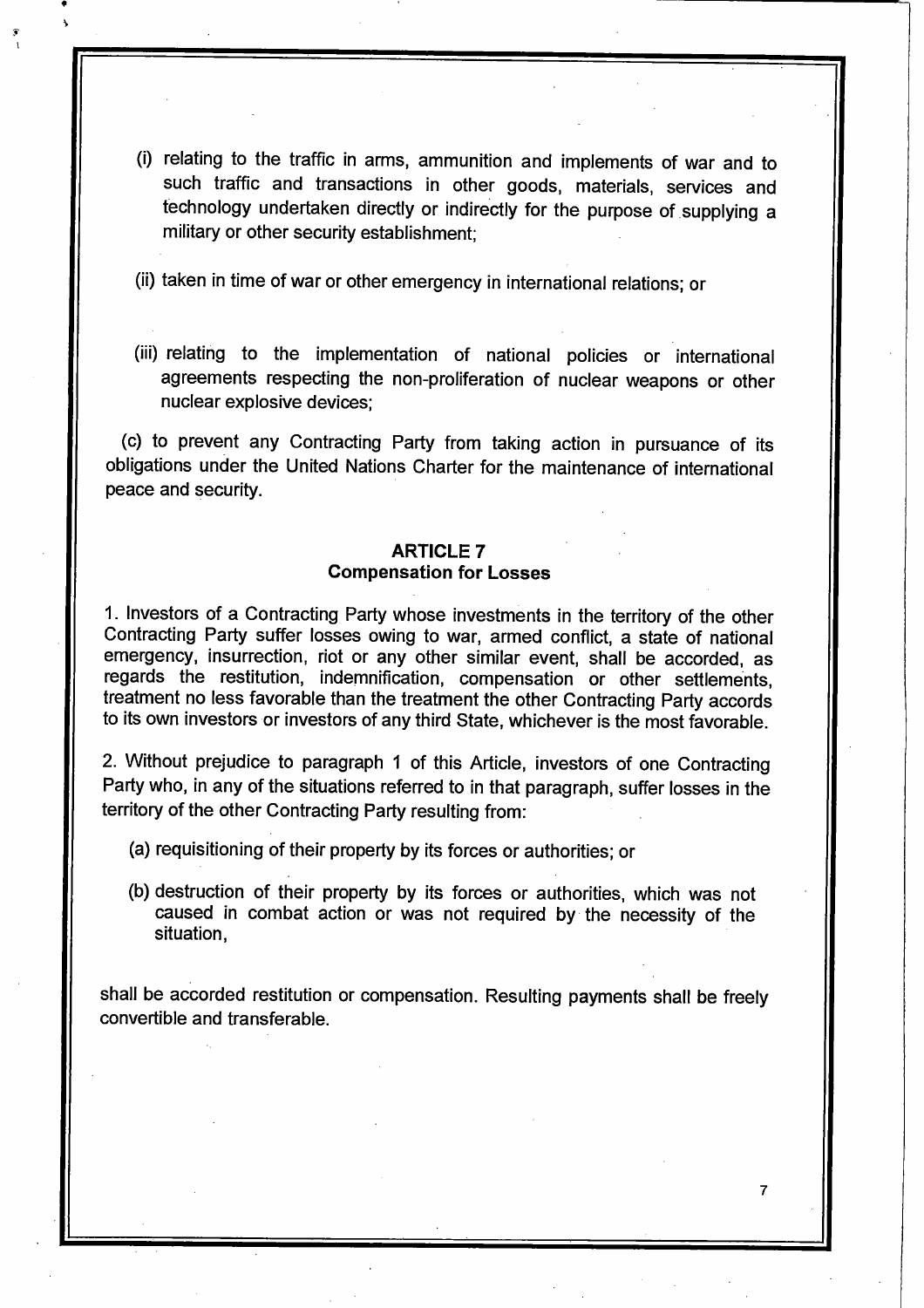# **ARTICLE 8 Expropriation and Compensation**

- 1. Neither Contracting Party may expropriate or nationalize an investment either directly or indirectly through measures tantamount to expropriation or nationalization ("expropriation"), except:
	- (a) for a public purpose;

(b) on a non-discriminatory basis;

- (c) in accordance with due process of iaw; and
- (d) on payment of compensation in accordance with paragraph 3 below.

2. Non-discriminatory legal measures undertaken in a manner sensitive to environmental, health or other regulatory objectives, do not constitute indirect expropriation.

3. Compensation shall:

(a) be equivalent to the fair market value of the expropriated investment immediately before the expropriation occurred. The fair market value shall not reflect any change in value because the intended expropriation had become publicly known earlier.

Valuation criteria shall include the going concern value, asset value, including declared tax value of tangible property, and other criteria, as appropriate, to determine the fair market value;

- (b) be paid without delay;
- (c) include interest at a reasonable rate for that currency, unless such rate prescribed by law, from the date of expropriation until the date of actual payment, and

(d) be fully realizable and freely transferable as described in Article 9.

#### **ARTICLE 9 Transfers**

1. Each Contracting Party shall permit all transfers related to an investment of an investor of the other Contracting Party be made freely and without delay into and out of its territory. Transfers shall be made in a freely convertible currency at the market rate of exchange prevailing on the date of transfer. Such transfers shall include: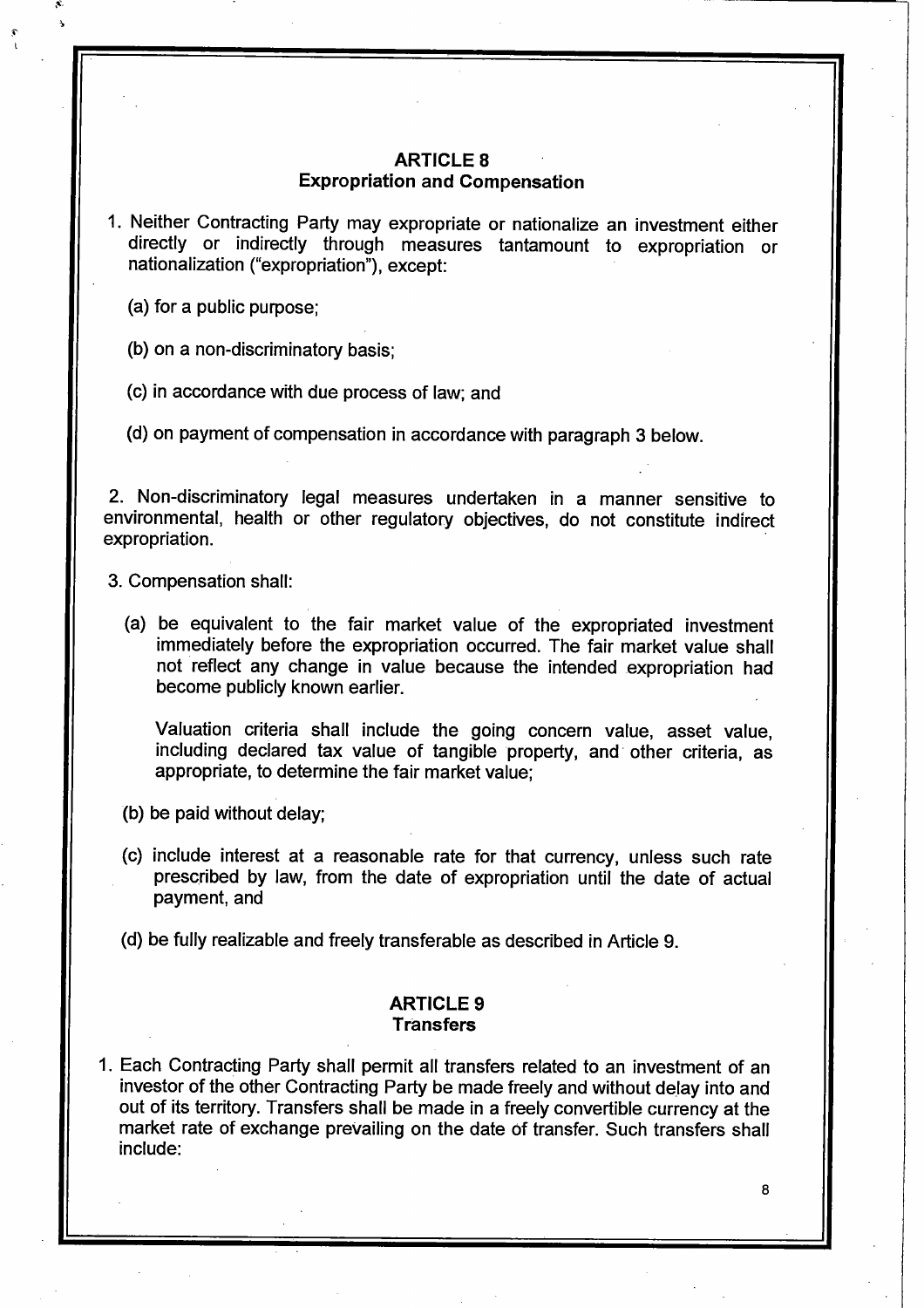- (a) the initial capital and additional amounts to maintain or increase the investment:
- (b) returns, profits, dividends, interests, capital gains, royalty payments, management fees, technical assistance and other fees;
- (c) proceeds from the sale of all or any part of the investment, or from the partial or complete liquidation of the investment;
- (d) payments made under a contract entered into by the investor or its investment, including payments made pursuant to a loan agreement;
- (e) payments of compensation pursuant to Article 7 and 8; and
- (f) payments pursuant to Chapter Three, Section One.
- 2. Notwithstanding paragraph 1, a Contracting Party may prevent a transfer through the equitable, non-discriminatory and good faith application of its laws relating to:
	- (a) bankruptcy, insolvency or the protection of the rights of creditors;
	- (b) issuing, trading, or dealing in securities;
	- (c) criminal or administrative violations;
	- (d) reports of transfers of currency or other monetary instruments; or
	- (e) ensuring the satisfaction of judgments in adjudicatory proceedings.
- 3. In case of a serious balance of payments difficulty or of a threat thereof, a Contracting Party may temporarily restrict transfers provided that such a Contracting Party implements measures or a program in accordance with the Articles of Agreement of the International Monetary Fund so long as such Contracting Party is a party to the said Articles of Agreement of the International Monetary Fund and that do not exceed those necessary to deal with the circumstances described in this paragraph. These restrictions should be imposed on an equitable, non-discriminatory and in a good faith basis, and be notified to the other Contracting Party.

**g**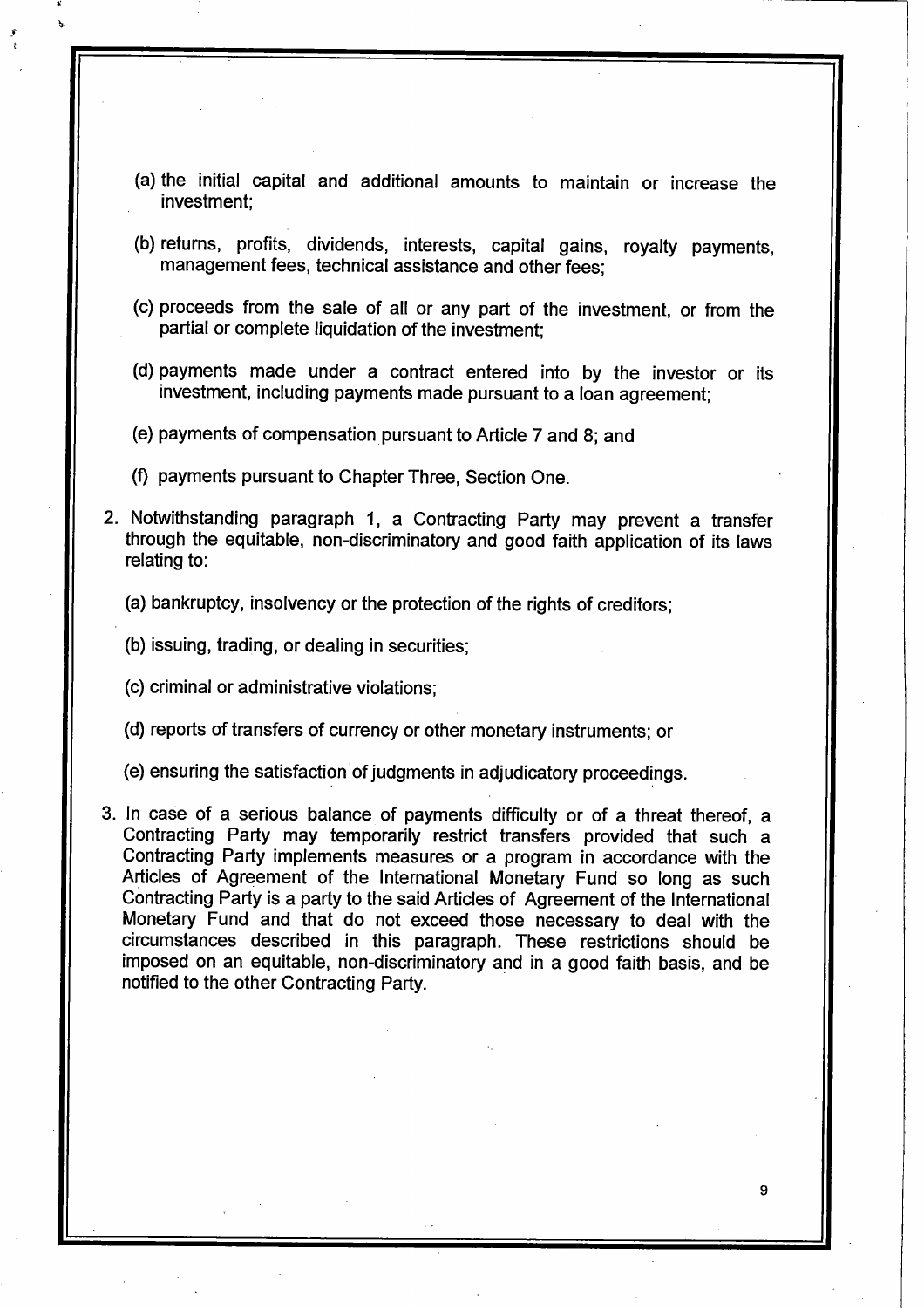# **ARTICLE 10 Subrogation**

**\*'**

*i*

1. If the investment of an investor of one Contracting Party is insured against noncommercial risks under a system established by law, any subrogation of the insurer, which stems from the terms of the insurance agreement between the investor and the insurer, shall be recognized by the other Contracting Party.

**1**

**I I**

**I** *I*

**I**

**I I**

**I**

**I I**

**(**

**I I**

**I**

**I I**

**10**

2. The insurer is entitled by virtue of subrogation to exercise the rights and enforce the claims of that investor and shall assume the obligations related to the investment. The subrogated rights or claims shall not exceed the original rights or claims of the investor.

3. Disputes between a Contracting Party and an insurer shall be settled in accordance with the provisions of the Chapter Three, Section One of this Agreement.

# **ARTICLE 11 Denial of Benefits**

1. A Contracting Party may deny the benefits of this Agreement to an investor of the other Contracting Party that is an enterprise of such other Contracting Party and to investments of such investor if the enterprise has no substantial business activities in the territory of the Contracting Party under whose law it is constituted or organized, and investors of a non-Contracting Party or investors of the denying Contracting Party, own or control the enterprise.

2. The denying Contracting Party shall notify the other Contracting Party before denying the benefits.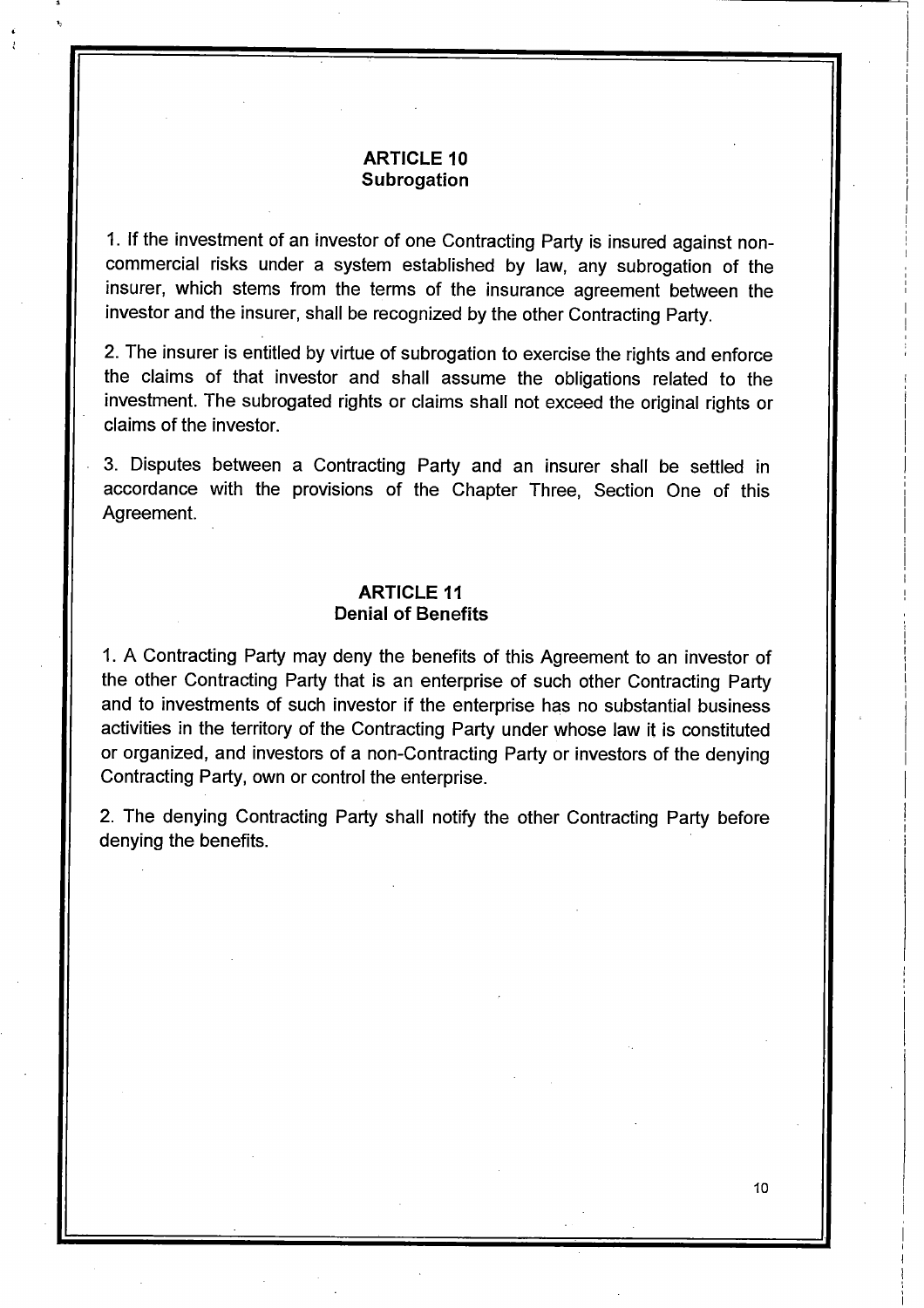#### CHAPTER THREE: DISPUTE SETTLEMENT

# SECTION ONE: SETTLEMENT OF DISPUTES BETWEEN A CONTRACTING PARTY AND AN INVESTOR OF THE OTHER CONTRACTING PARTY

## **ARTICLE 12 Purpose**

This Section shall apply to disputes between a Contracting Party and an investor of the other Contracting Party arising from an alleged breach of an obligation set forth in Chapter Two.

## **ARTICLE 13 Notice of Intent and Consultation**

- 1. The disputing parties should first attempt to settle a claim through consultation or negotiation.
- 2. With a view to settle the claim amicably, the disputing investor shall deliver to the disputing Contracting Party written notice of its intention to submit a claim to arbitration at least six (6) months before the claim is submitted. Such notice shall specify:
	- (a) the name and address of the disputing investor and, where a claim is made by an investor for loss or damage on behalf of an enterprise according to Article 14, the name and address of the enterprise;

(b) the provisions of Chapter Two alleged to have been breached;

(c) the factual and legal basis of the claim;

- (d) the description of the investment involved pursuant to the definition set out in Article 1; and
- (e) the relief sought and the approximate amount of damages claimed.

## **ARTICLE 14 Submission of a Claim**

1. An investor of a Contracting Party may submit a claim to arbitration that the other Contracting Party has breached an obligation set forth in Chapter Two,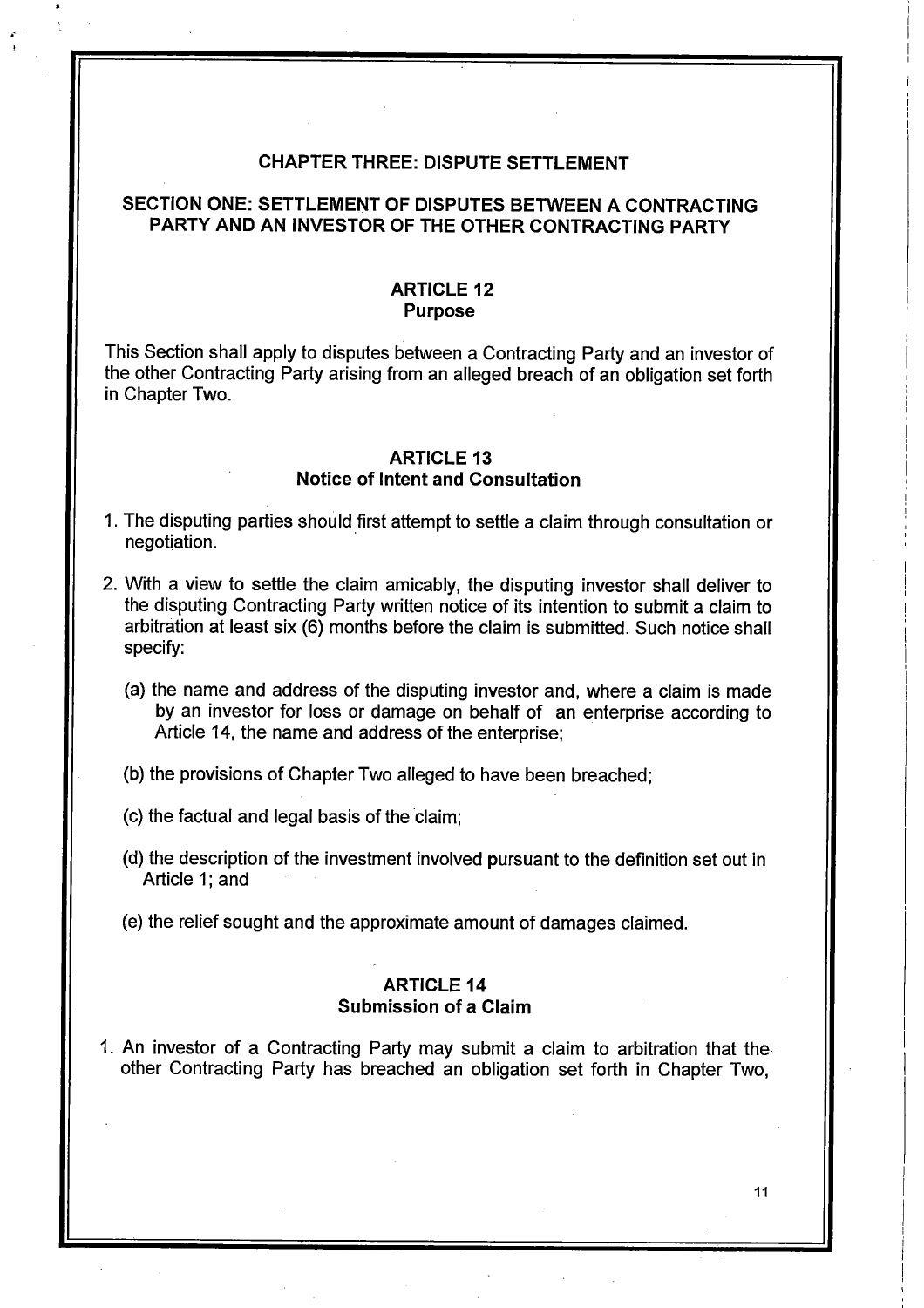and that the investor has incurred loss or damage by reason of, or arising out of, that breach<sup>1</sup>.

- 2. An investor of a Contracting Party, on behalf of an enterprise of the other Contracting Party that is a legal person such investor owns or controls, may submit to arbitration a claim that the other Contracting Party has breached an obligation set forth in Chapter Two, and that the enterprise has incurred loss or damage by reason of, or arising out of, that breach.
- 3. A disputing investor may submit the claim to arbitration under:
	- (a) the ICSID Convention, provided that both the disputing Contracting Party and the Contracting Party of the investor are parties to the ICSID Convention;
	- (b) the ICSID Additional Facility Rules, provided that either the disputing Contracting Party or the Contracting Party of the investor, but not both, is a party to the ICSID Convention;
	- (c) the UNCITRAL Arbitration Rules; or
	- (d) any other arbitration rules, if the disputing parties so agree.

4. Contracting Parties agree that the Notification submitted by the Republic of Turkey on March 3, 1989 to the International Centre for Settlement of Investment Disputes (ICSID) concerning classes of disputes considered suitable or unsuitable for submission to ICSID jurisdiction, will constitute an integral part of this Agreement.

- 5. A disputing investor may submit a claim to arbitration only if:
	- (a) the investor consents to arbitration in accordance with the procedures set forth in this Section; and
	- (b) the investor and, where the claim is for loss or damage to an interest of an enterprise of the other Contracting Party that is a legal person that the investor owns or controls, the enterprise waives its right to initiate or continue before any administrative tribunal or court under the laws of a Contracting Party, or other dispute settlement procedures, any proceedings with respect to the measure of the disputing Contracting Party that is alleged to be a breach of Chapter Two, except for proceedings for injunctive, declaratory or other extraordinary relief, not involving the payment of damages, before an administrative tribunal or court under the law of the disputing Contracting Party.

 $^1$  For greater certainty, where a claim is submitted to arbitration pursuant to Article 14.1 only loss or damage incurred by the claimant in its capacity as an investor of a Contracting Party are recoverable under Article 14.1. Losses incurred by a claimant in any other capacity are not recoverable under Article 14.1.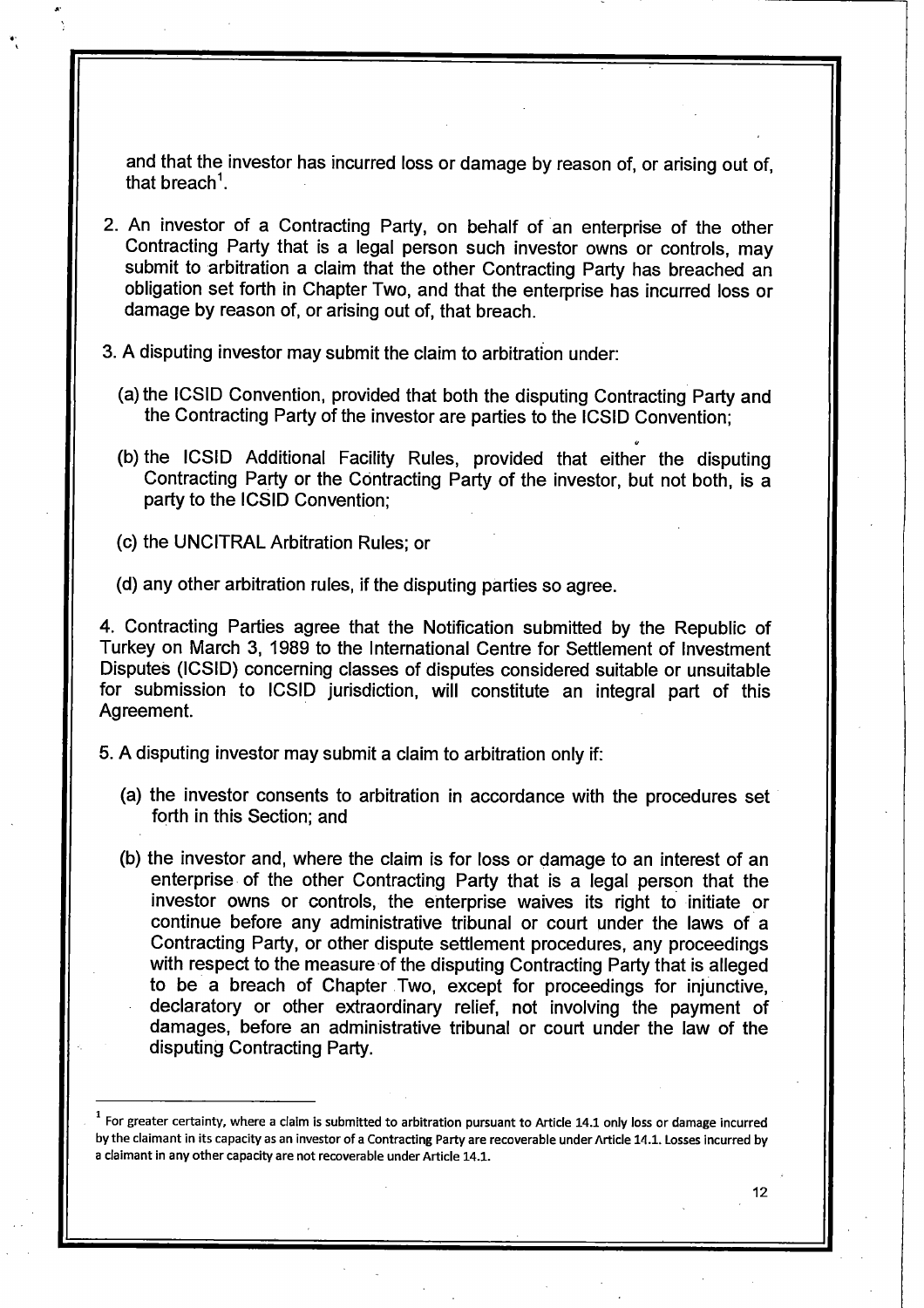- 6. A disputing investor may submit a claim to arbitration on behalf of an enterprise of the other Contracting Party that is a legal person that the investor owns or controls, only if both the investor and the enterprise;
	- (a) consent to arbitration in accordance with the procedures set forth in this Section: and
	- (b) waive their right to initiate or continue before any administrative tribunal or court under the laws of a Contracting Party, or other dispute settlement procedures, any proceedings with respect to the measure of the disputing Contracting Party that is alleged to be a breach under Chapter Two, except for proceedings for injunctive, declaratory or other extraordinary relief, not involving the payment of damages, before an administrative tribunal or court under the laws of the disputing Contracting Party.
- 7. The consent and waiver referred to in this Article shall be in writing, delivered to the disputing Contracting Party and included in the submission of a claim to arbitration.
- 8. The applicable arbitration rules shall govern the arbitration except to the extent modified by this Section.
- 9. A dispute may be submitted to arbitration no later than four (4) years from the date that either the investor or the enterprise of the disputing Contracting Party that is a legal person that the investor owns or controls, first acquired or should have first acquired knowledge of the events which gave rise to the dispute.
- 10. If the investor or an enterprise that an investor owns or controls, submits the dispute referred to in paragraphs 1 or 2 above to the Contracting Party's competent judicial or administrative courts, the same dispute may not be submitted to arbitration as provided In this Section.

## **ARTICLE 15 Contracting Party Consent**

- 1. Each Contracting Party hereby gives its consent to the submission of a dispute to international arbitration in accordance with this Section.
- 2. The consent and the submission of a claim to arbitration by the disputing investor shall satisfy the requirements of:
	- (a) Chapter Two of the ICSID Convention (Jurisdiction of the Centre) and the ICSID Additional Facility Rules for written consent of the parties to the dispute, and

**13**

(b) Article 2 of the New York Convention for an "agreement in writing".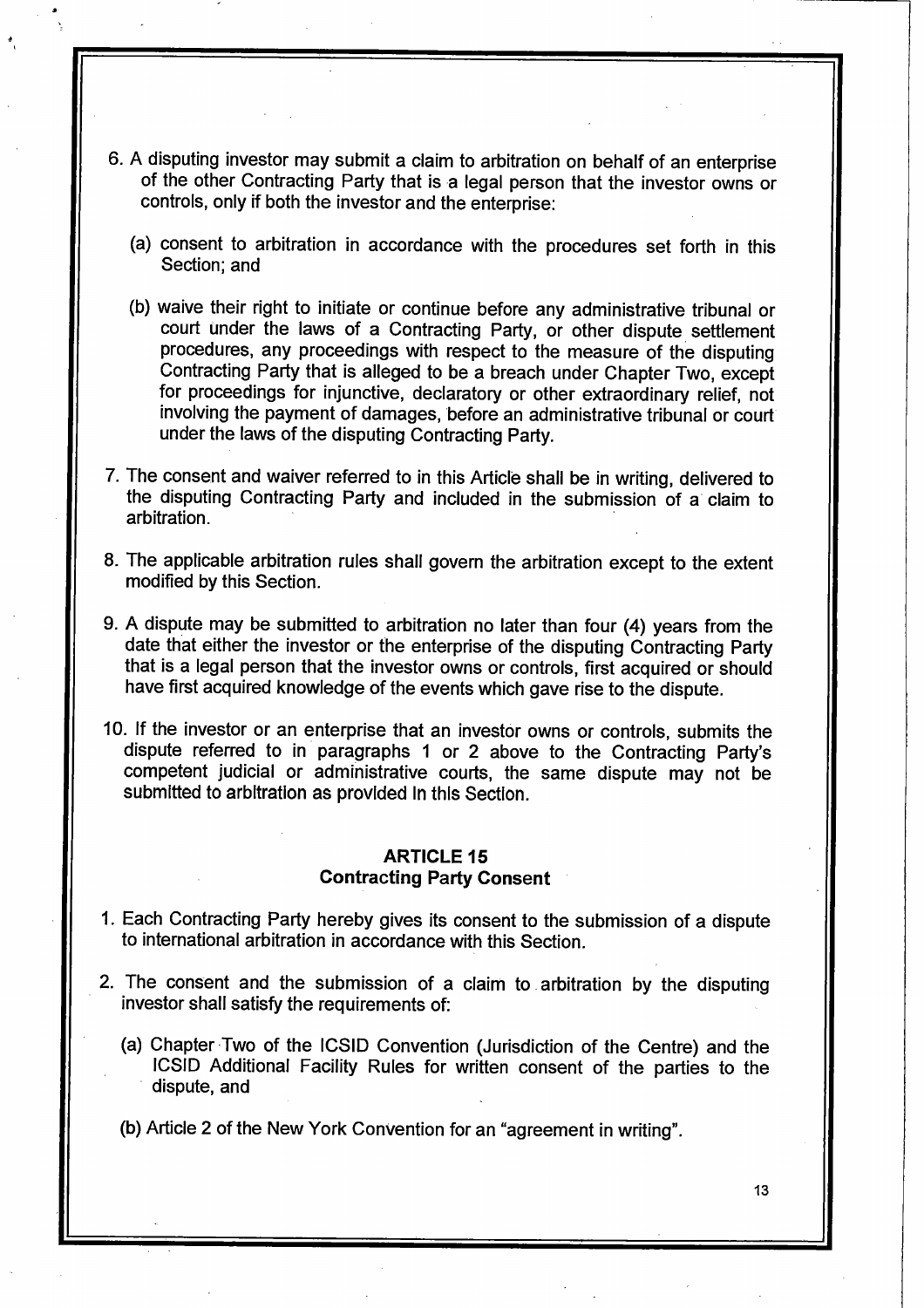## **ARTICLE 16 Constitution of the Arbitral Tribunal**

1. Unless the disputing parties otherwise agree, the arbitral tribunal shall be composed by three arbitrators. Each disputing party shall appoint one arbitrator and the disputing parties shall agree upon a third arbitrator, who shall be the chairman of the arbitral tribunal.

2. If an arbitral tribunal has not been established within ninety (90) days from the date on which the claim was submitted to arbitration, either because a disputing party failed to appoint an arbitrator or because the disputing parties failed to agree upon the chairman; the President, the Vice President or the next senior judge of the International Court of Justice, who is not a national of either Contracting Party, upon request of any of the disputing parties, shall be asked to appoint, at his own discretion, the arbitrator or arbitrators not yet appointed. Nevertheless, the President, the Vice President or the next senior judge of International Court of Justice, when appointing the chairman, shall assure that he or she is a national of neither of the Contracting Parties.

# **ARTICLE 17 Consolidation**

**1.** Where two or more claims have been submitted separately to arbitration under Article 14 and the claims have a question of law or fact in common and arise out of the same events or circumstances, any disputing party may seek **a** consolidation order in accordance with the agreement of all the disputing parties sought to be covered by the order or the terms of this Article.

2. A disputing party that seeks a consolidation order under this Article shall deliver, in writing, a request to the President of the International Court of Justice and to all the disputing parties sought to be covered by the order and shall specify in the request;

(a) the names and addresses of all the disputing parties sought to be covered by the order;

(b) the nature of the order sought; and

(c) the grounds on which the order is sought.

3. Unless the President of the International Court of Justice finds within thirty (30) days after receiving a request under paragraph 2 that the request is manifestly unfounded, a tribunal shall be established under this Article.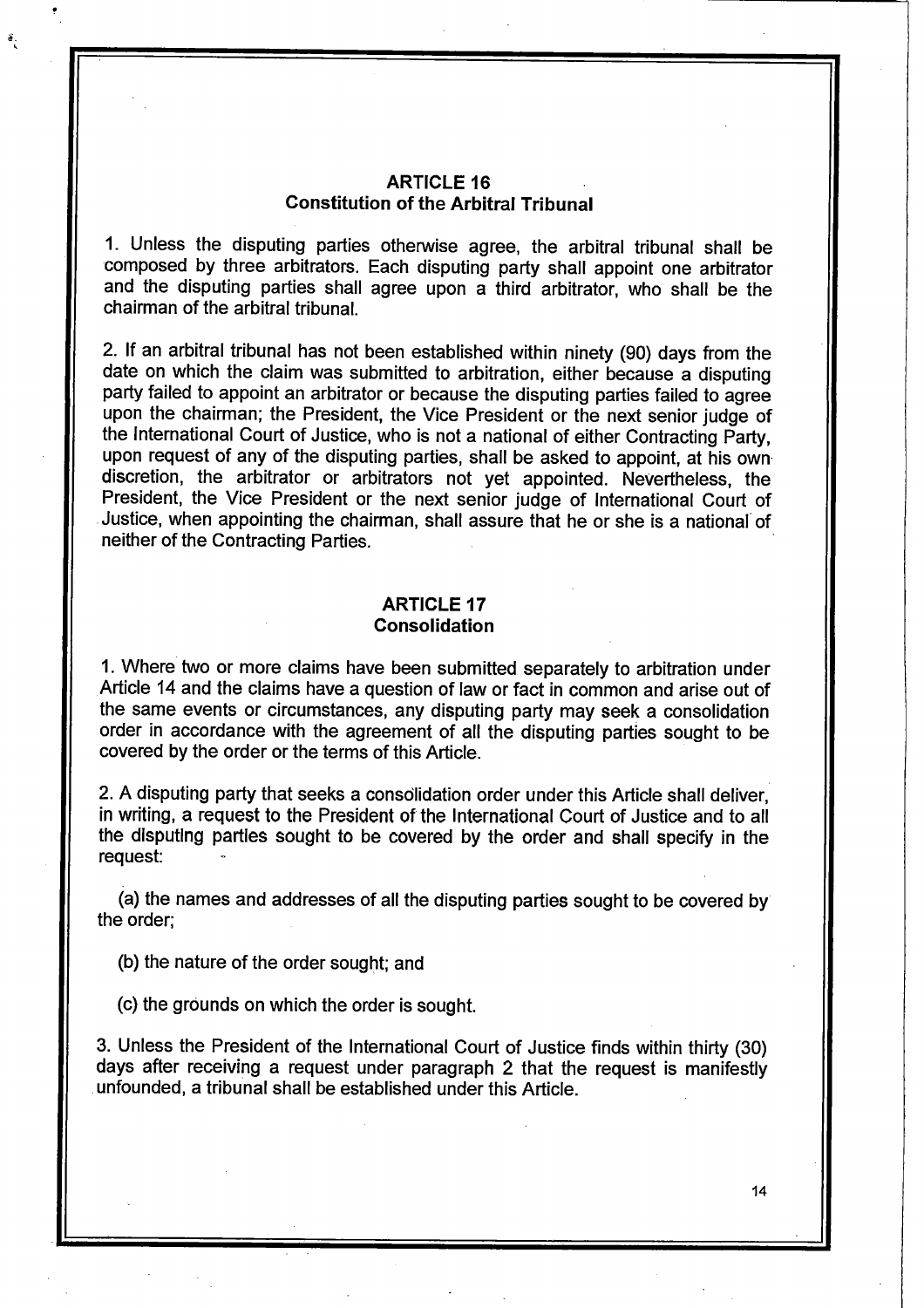4. Unless all the disputing parties sought to be covered by the consolidation order otherwise agree, a tribunal established under this Article shall comprise three arbitrators;

(a) one arbitrator appointed by agreement of the claimants;

(b) one arbitrator appointed by the respondent; and

(c) the presiding arbitrator appointed by the President of the International Court of Justice, provided, however, that the presiding arbitrator shall not be a national of neither of the Contracting Parties.

5. If, within sixty (60) days after the President of the International Court of Justice receives a request made under paragraph 2, the respondent fails or the claimants fail to appoint an arbitrator in accordance with paragraph 4, the President of the International Court of Justice, on the request of any disputing party sought to be covered by the order, shall appoint the arbitrator or arbitrators not yet appointed. If the respondent fails to appoint an arbitrator, the President of the International Court of Justice shall appoint a national of the disputing Party, and if the claimants fail to appoint an arbitrator, the President of the International Court of Justice shall appoint a national of the non-disputing Party.

6. Where a tribunal established under this Article is satisfied that two or more claims that have been submitted to arbitration under Article 14 have a question of law or fact in common, and arise out of the same events or circumstances, the tribunal may, in the interest of fair and efficient resolution of the claims, and after hearing the disputing parties, by order:

(a) assume jurisdiction over, and hear and determine together, all or part of the claims;

(b) assume jurisdiction over, and hear and determine one or more of the claims, the determination of which it believes would assist in the resolution of the others; or

(c) instruct a tribunal previously established under Article 16 to assume jurisdiction over, and hear and determine together, all or part of the claims, provided that:

(i) that tribunal, at the request of any claimant not previously a disputing party before that tribunal, shall be reconstituted with its original members, except that the arbitrator for the claimants shall be appointed pursuant to paragraphs 4(a) and 5; and

(ii) that tribunal shall decide whether any prior hearing shall be repeated.

7. Where a tribunal has been established under this Article, a claimant that has submitted a claim to arbitration under Article 14 and that has not been named in a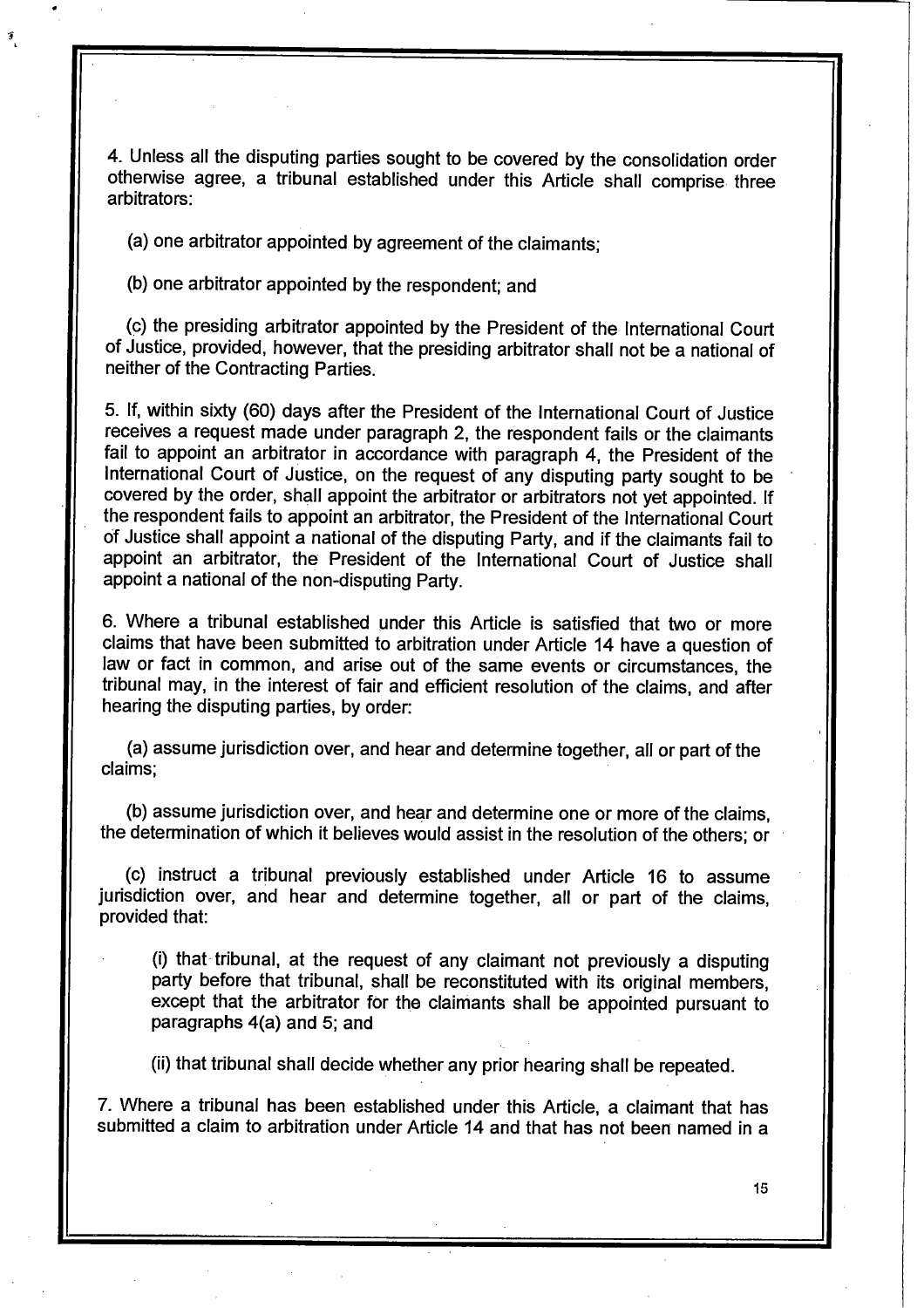request made under paragraph 2 may make a written request to the tribunal that it be included in any order made under paragraph 6, and shall specify in the request:

(a) the name and address of the claimant;

(b) the nature of the order sought; and

(c) the grounds on which the order is sought.

The claimant shall deliver a copy of its request to the President of the International Court of Justice.

8. A tribunal established under this Article shall conduct its proceedings in accordance with the UNCITRAL Arbitration Rules, except as modified by this Section.

9. A tribunal established under Article 16 shall not have jurisdiction to decide a claim, or a part of a claim, over which a tribunal established or instructed under this Article has assumed jurisdiction.

10. On application of a disputing party, a tribunal established under this Article, pending its decision under paragraph 6, may order that the proceedings of a tribunal established under Article 16 be stayed, unless the latter tribunal has already adjourned its proceedings.

#### **ARTICLE 18 Place of Arbitration**

Upon request of any disputing party, an arbitration under this Section shall be held in a State that is party to the New York Convention. Only for the purposes of Article 1 of the New York Convention, claims submitted to arbitration under this Section shall be considered to have arisen out of a commercial relationship or transaction.

### **ARTICLE 19 Applicable Law**

1. A tribunal established under this Section shall decide the issues in dispute in accordance with this Agreement and applicable rules and principles of international law.

2. An arbitral tribunal established under this Section shall take into account domestic law of the disputing Contracting Party where it is relevant to the claim as a matter of fact.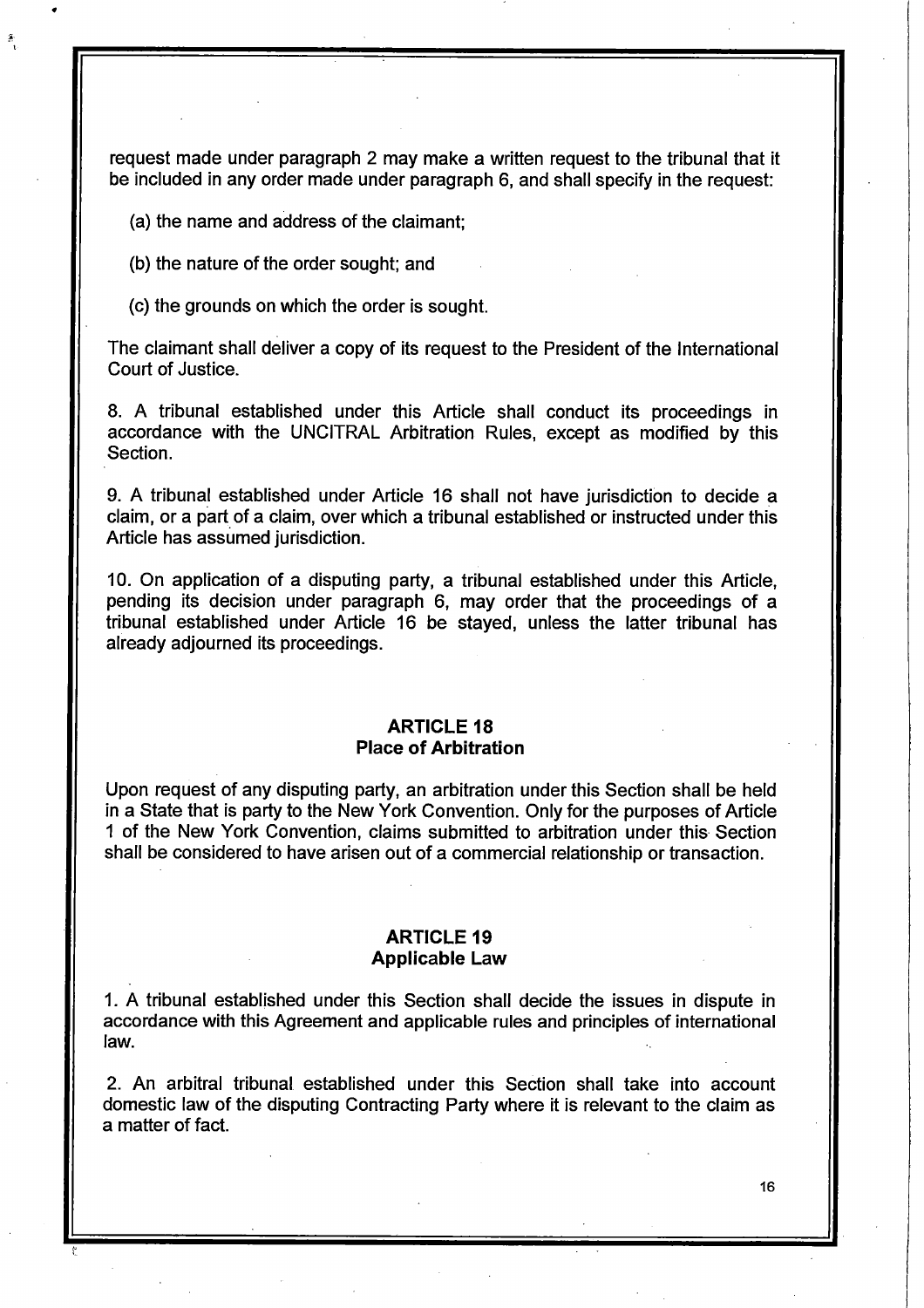3. An interpretation jointly formulated and agreed upon by the Contracting Parties with regard to any provision of this Agreement shall be binding on any tribunal established there under this Section.

# **ARTICLE 20 Finality and Enforcement of Awards**

- 1. Unless the disputing parties agree otherwise, an award which provides that a Contracting Party has breached its obligations pursuant to this Agreement may only award, separately or in combination:
	- (a) monetary damages and any applicable interest; or
	- (b) restitution in kind, provided that the Contracting Party may pay pecuniary compensation in lieu thereof.
- 2. When a claim is submitted to arbitration on behalf of an enterprise:
	- (a) an award of restitution in kind shall provide that restitution be made to the enterprise;
	- (b) an award of monetary damages and any applicable interest shall provide that the total amount be paid to the enterprise; and
	- (c) the award shall provide that it is made without prejudice to any right that any person has, with respect to the remedy granted, under applicable domestic law.
- 3. A tribunal may not award punitive damages.
- 4. A disputing investor may seek enforcement of an arbitral award under the ICSID Convention or the New York Convention if both Contracting Parties are parties to such treaties.
- 5. A disputing party may not seek enforcement of a final award until:
	- (a) in the case of a final award rendered under the ICSID Convention:

(i) one hundred and twenty (120) days have elapsed from the date on which the award was rendered and no disputing party has requested revision or annulment of the award, or

**17**

(ii) revision or annulment proceedings have been completed; and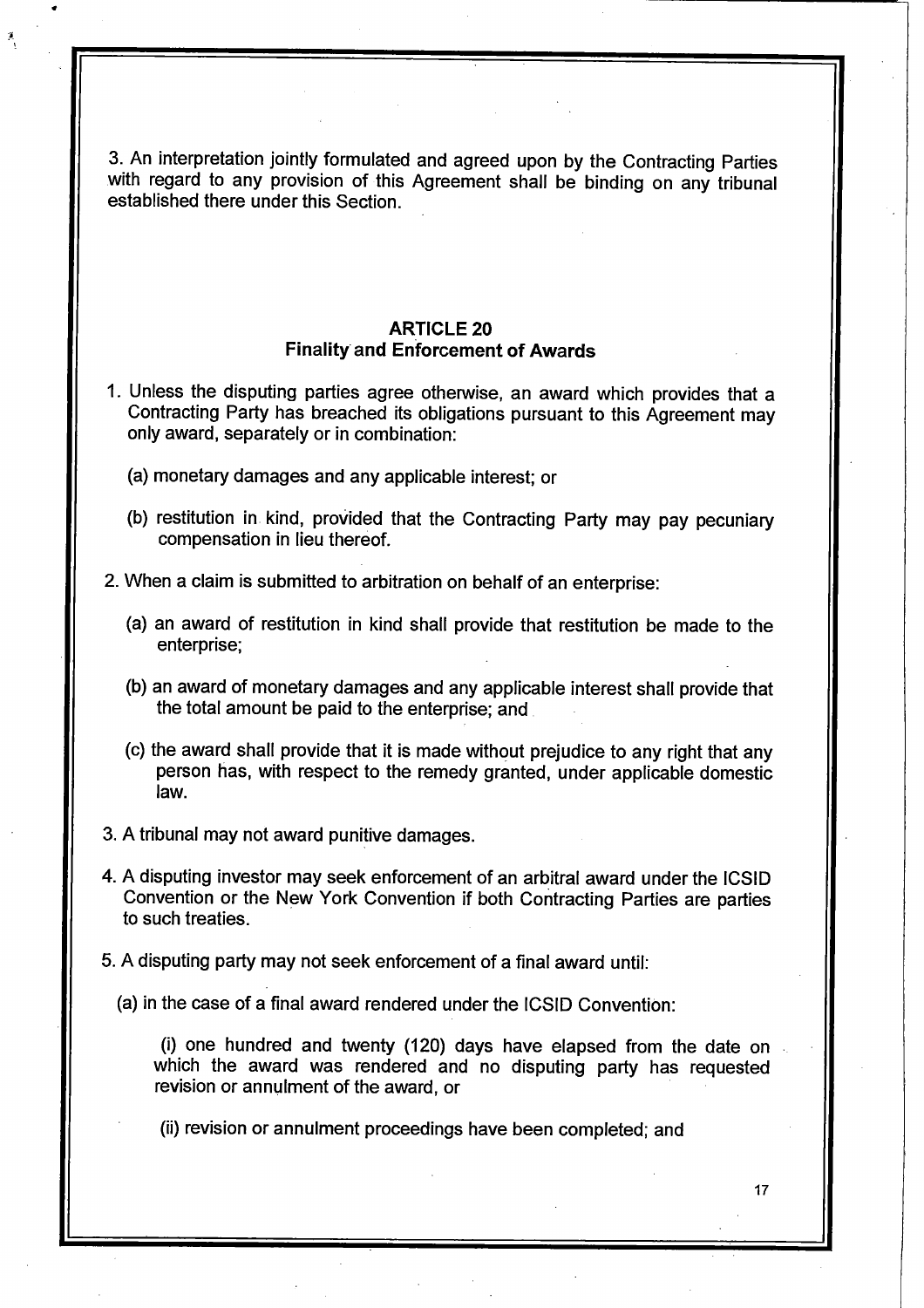- (b) in the case of a final award under the ICSID Additional Facility Rules, the UNCITRAL Arbitration Rules or any other arbitration rules selected by the disputing parties:
	- (i) three (3) months have elapsed from the date on which the award was rendered and no disputing party has commenced a proceeding to revise, set aside or annul the award, or
	- (ii) a court has dismissed or allowed an application to revise, set aside or annul the award and there is no further appeal.
- 6. Subject to paragraph 5 of this Article, arbitral awards shall be final and binding. Each Contracting Party shall recognize and enforce the arbitral award in accordance with its relevant laws and regulations.
- 7. A Contracting Party may not initiate proceedings in accordance with Section Two by reason of an alleged breach under this Section, unless the other Contracting Party fails to abide by or comply with a final award rendered in a dispute that an investor of a Contracting Party may have submitted pursuant to this Section.

# **ARTICLE 21 Interim Measures of Protection**

- 1. An arbitral tribunal may order an interim measure of protection to preserve the rights of a disputing party, or to ensure that the arbitral tribunal's jurisdiction is made fully effective, including an order to preserve evidence in the possession or control of a disputing party or to protect the arbitral tribunal's jurisdiction.
- 2. An arbitral tribunal may not order attachment or enjoin the application of the measure alleged to constitute a breach referred to in Article 14. For purposes of this paragraph, an order includes a recommendation.

#### **ARTICLE 22 Transparency**

1. The written submissions<sup>2</sup> presented by the disputing parties to the tribunal and the procedural orders, decisions, and award(s) of the tribunal shall be made available to the public after the tribunal renders its final award, except for protected information consisting of:

 $^2$  Submissions include the memorial, counter-memorial, reply, rejoinder and any other submission made by a disputing party during the arbitration.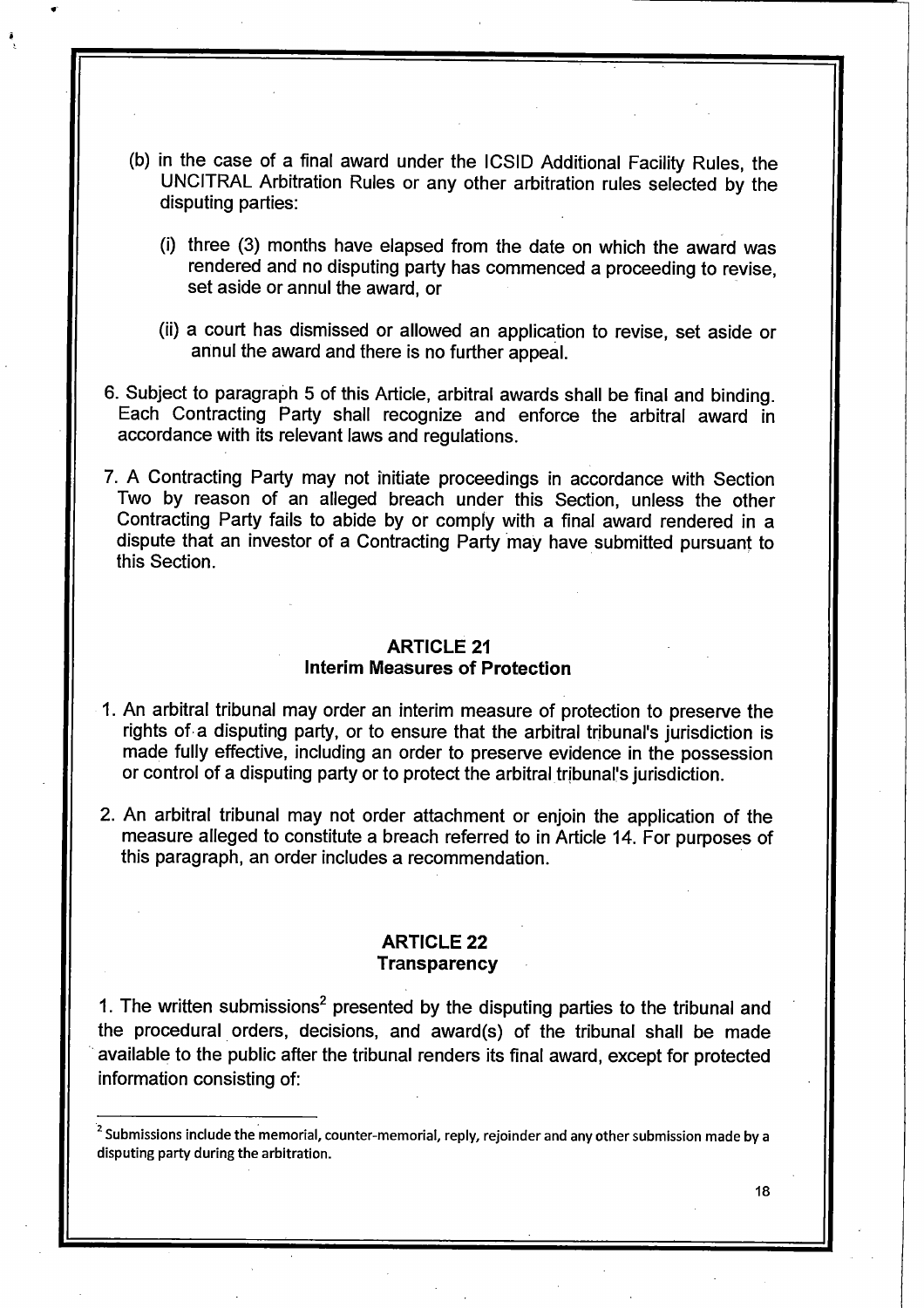a) confidential business information that is not in the public domain which describes, contains or otherwise reveals trade secrets or financial, commercial, scientific or technical information that has been consistently treated as confidential information by the party to whom is related, including but not limited to information on prices, costs, strategic and marketing plans, market share data, and accounting or financial records; and

b) privileged information that is protected from disclosure by law.

2. Within thirty (30) days after the final award is delivered, a disputing party that considers that any submission made before the tribunal or any procedural order, decision or award of the tribunal contains protected information that it wishes to remain confidential shall consult the other disputing party with a view to reaching an agreement on redaction of such information prior to make it available to the public.

3. If the disputing parties cannot agree on the proposed redactions within a further thirty (30) days they shall submit the points on which they cannot agree to the president of the tribunal who shall decide the matter forthwith.

4. If a disputing party does not notify the other disputing party of its request to preserve confidentiality over protected information in a particular submission, procedural order, decision or award within thirty (30) days of the delivery of the final award, that party shall be deemed to have consented to make available to the public such submission, procedural order, decision or award.

# **SECTION TWO: SETTLEMENT OF DISPUTES BETWEEN THE CONTRACTING PARTIES**

#### **ARTICLE 23 Scope**

This Section applies to the settlement of disputes between the Contracting Parties arising from the interpretation or application of the provisions of this Agreement.

## **ARTICLE 24 Consultations and Negotiations**

1. Either Contracting Party may request in writing consultations on the interpretation or application of this Agreement.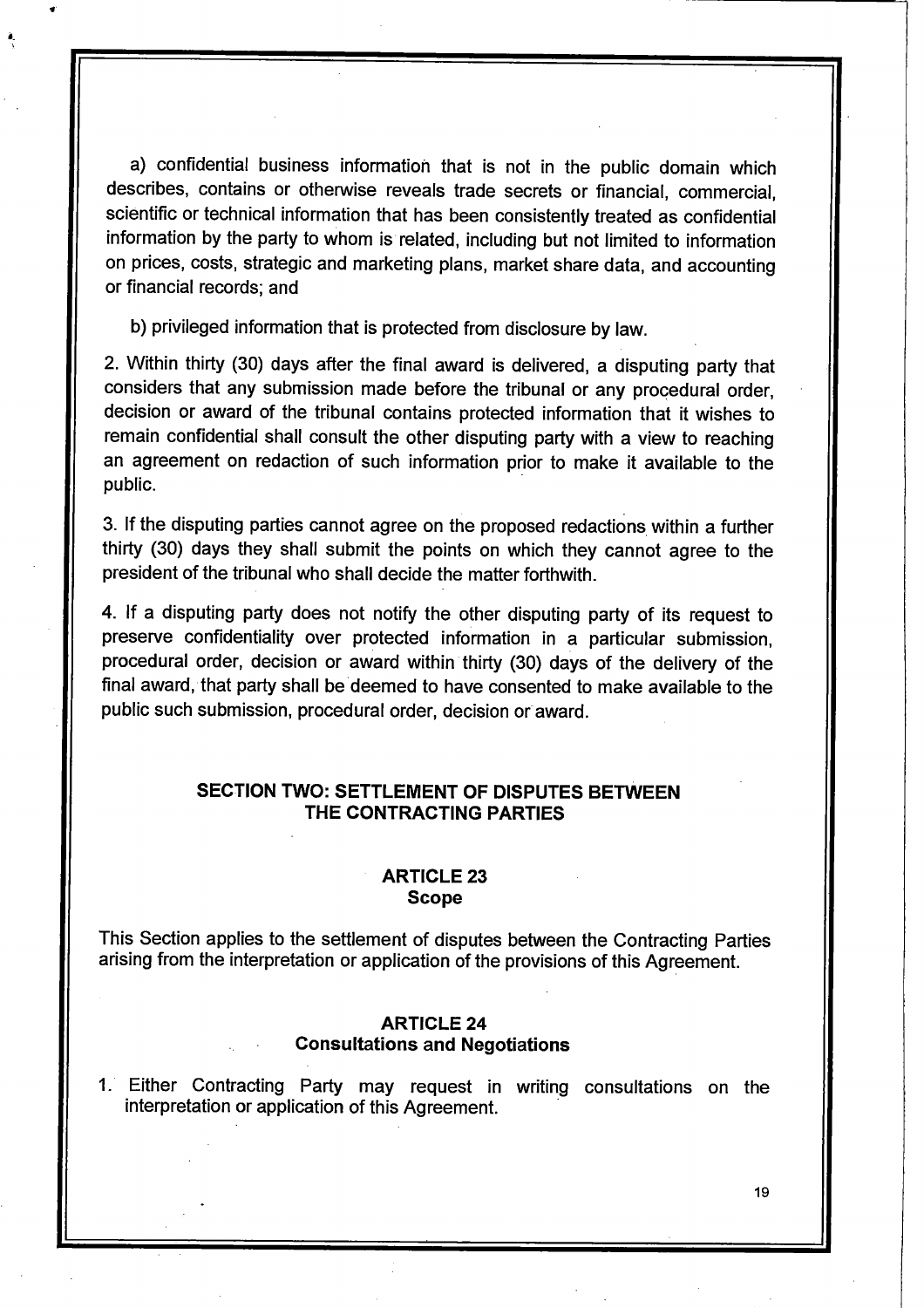2. If a dispute arises between the Contracting Parties on the interpretation or application of this Agreement, it shall, to the extent possible, be settled amicably through consultations and negotiation.

**a:**

3. In the event the dispute is not settled through the means mentioned above within six (6) months from the date such negotiations or consultations were requested in writing, either Contracting Party may submit such dispute to an arbitral tribunal established in accordance with this Section or, by agreement of the Contracting Parties, to any other international tribunal.

## **ARTICLE 25 Constitution of the Arbitral Tribunal**

- 1. Arbitration proceedings shall initiate upon written notice delivered by one Contracting Party (the requesting Contracting Party) to the other Contracting Party (the respondent Contracting Party) through diplomatic channels. Such notice shall contain a statement setting forth the legal and factual grounds of the claim, a summary of the development and results of the consultations and negotiations pursuant to Article 24, the requesting Contracting Party's intention to initiate proceedings under this Section and the name of the arbitrator appointed by such requesting Contracting Party.
- 2. Within thirty (30) days after delivery of such notice, the respondent Contracting Party shall notify the requesting Contracting Party the name of its appointed arbitrator.
- 3. Within thirty (30) days following the date on which the second arbitrator was appointed, the arbitrators appointed by the Contracting Parties shall appoint, by mutual agreement, a third arbitrator, who shall be the chairman of the arbitral tribunal upon approval of the Contracting Parties.
- 4. If within the time limits set forth in paragraphs 2 and 3 above, the required appointments have not been made or the required approvals have not been given, either Contracting Party may invite the President of the International Court of Justice to appoint the arbitrator or arbitrators not yet appointed. If the President is a national or a permanent resident of either Contracting Party, or he or she is otherwise unable to act, the Vice-President shall be invited to make the said appointments. If the Vice-President is a national or a permanent resident of either Contracting Party, or he or she is otherwise unable to act, the Member of the International Court of Justice next in seniority who is not a national nor a permanent resident of either Contracting Party shall be invited to make the necessary appointments.
- 5. In case an arbitrator appointed under this Article resigns or becomes unable to act, a successor shall be appointed in the same manner as prescribed for the appointment of the original arbitrator, and he or she shall have the same powers and duties that the original arbitrator had.

**20**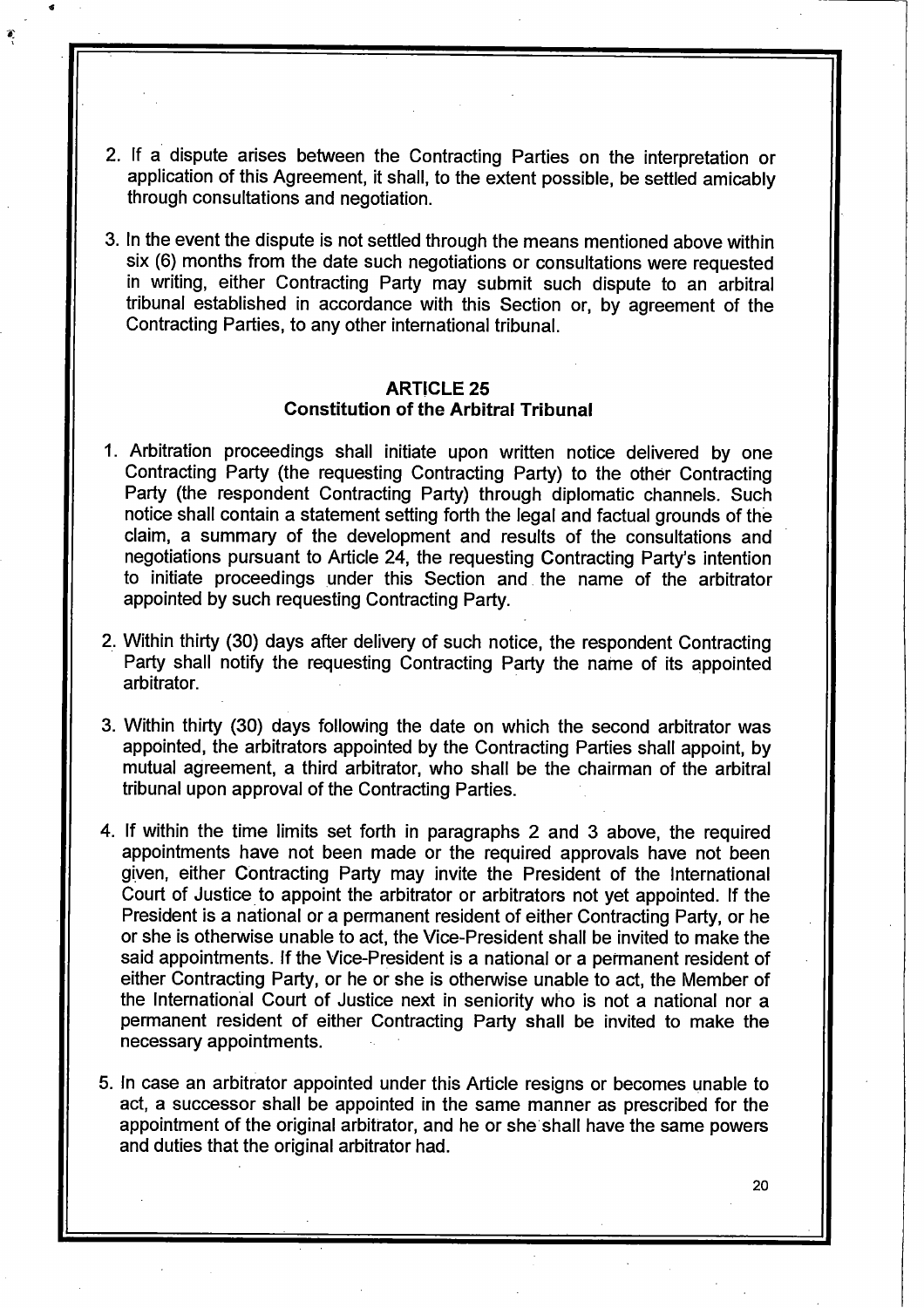## **ARTICLE 26 Proceedings**

- 1. Unless the Contracting Parties agree otherwise, the place of arbitration shall be determined by the tribunal.
- 2. The arbitral tribunal shall decide all questions relating to its competence and, subject to any agreement between the Contracting Parties, determine its own procedure.
- 3. At any stage of the proceedings, the arbitral tribunal may propose to the Contracting Parties that the dispute be settled amicably.
- 4. At all times, the arbitral tribunal shall afford a fair hearing to the Contracting Parties.
- 5. Unless otherwise agreed, all submissions shall be made and all hearings shall be completed within twelve (12) months of the date of selection of the Chairman, and the tribunal shall render its decision within three (3) months after the date of the final submissions or the date of the closing of the hearings, whichever is later.

## **ARTICLE 27 Award**

1. The arbitral tribunal shall reach its decision by majority vote. The award shall be issued in writing and shall contain the applicable factual and legal findings. A signed award shall be delivered to each Contracting Party.

2. The award shall be final and binding on the Contracting Parties.

# **ARTICLE 28 Applicable Law**

A tribunal established under this Section shall decide the issues in dispute in accordance with this Agreement and the rules and principles of international law applicable.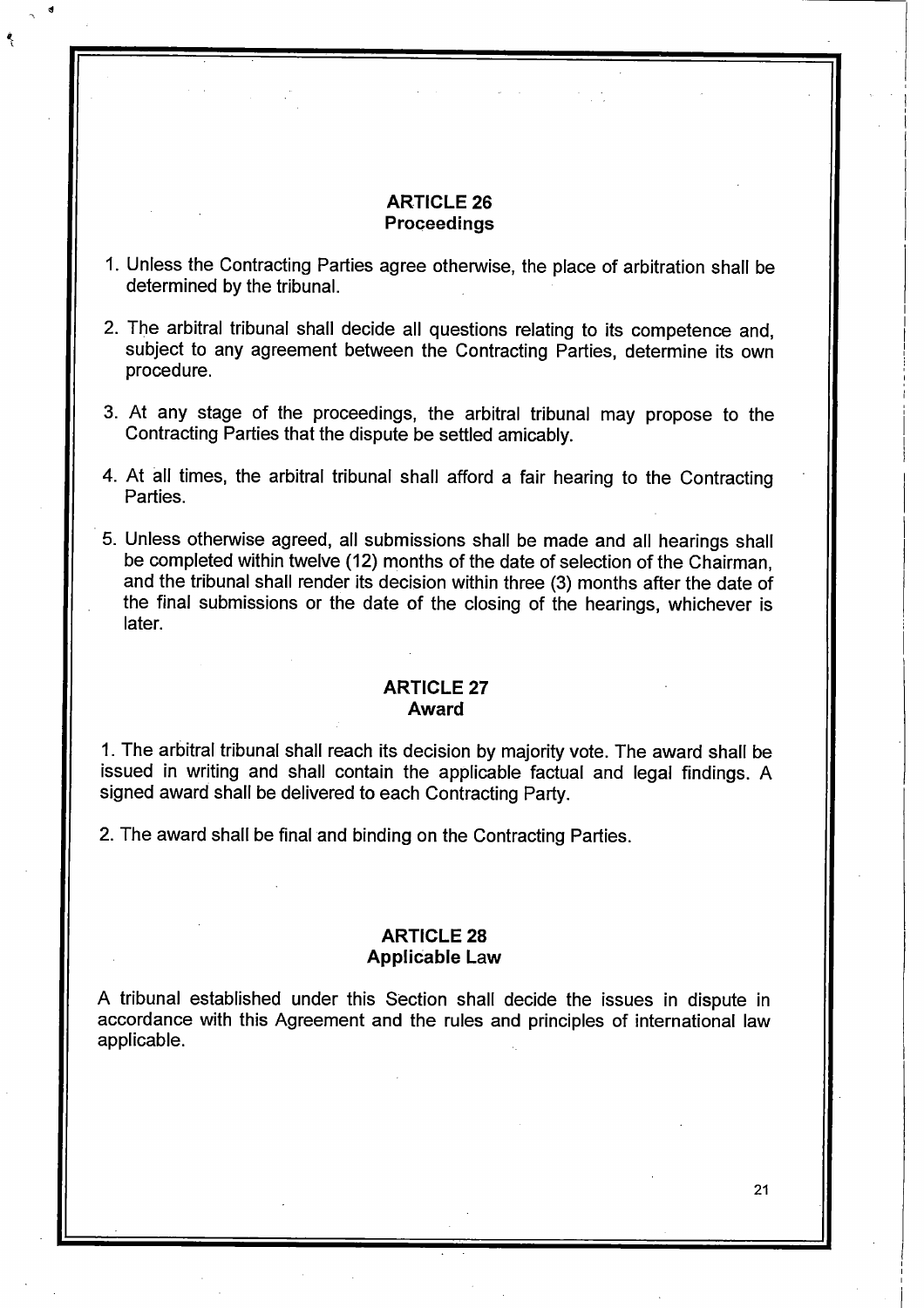## **ARTICLE 29 Costs**

Each Contracting Party shall bear the costs of its appointed arbitrator and of any legal representation in the proceedings. The costs of the chairman of the arbitral tribunal and of other expenses associated with the conduct of the arbitration shall be borne equally by the Contracting Parties, unless the arbitral tribunal decides that a higher proportion of costs be borne by one of the Contracting Parties.

#### **CHAPTER FOUR: FINAL PROVISIONS**

## **ARTICLE 30 Application of the Agreement**

This Agreement shall apply to investments in the territory of one Contracting Party, made in accordance with its national laws and regulations, by investors of the other Contracting Party, whether prior to, or after the entry into force of the present Agreement. However, this Agreement does not apply to claims arising out of events which occurred, or to claims which had been settled, prior to that date.

#### **ARTICLE 31 Annexes**

The Annexes attached to this Agreement (Annex to Article 5 "National Treatment and Most Favored Nation Treatment", Annex to Article 13 "Notice of Intent and Consultation" and Annex to Article 22 "Transparency") form an integral part of this Agreement.

## **ARTICLE 32 Consultations**

A Contracting Party may propose to the other Contracting Party to carry out consultations on any matter relating to this Agreement. These consultations shall be held at a place and at a time agreed by the Contracting Parties.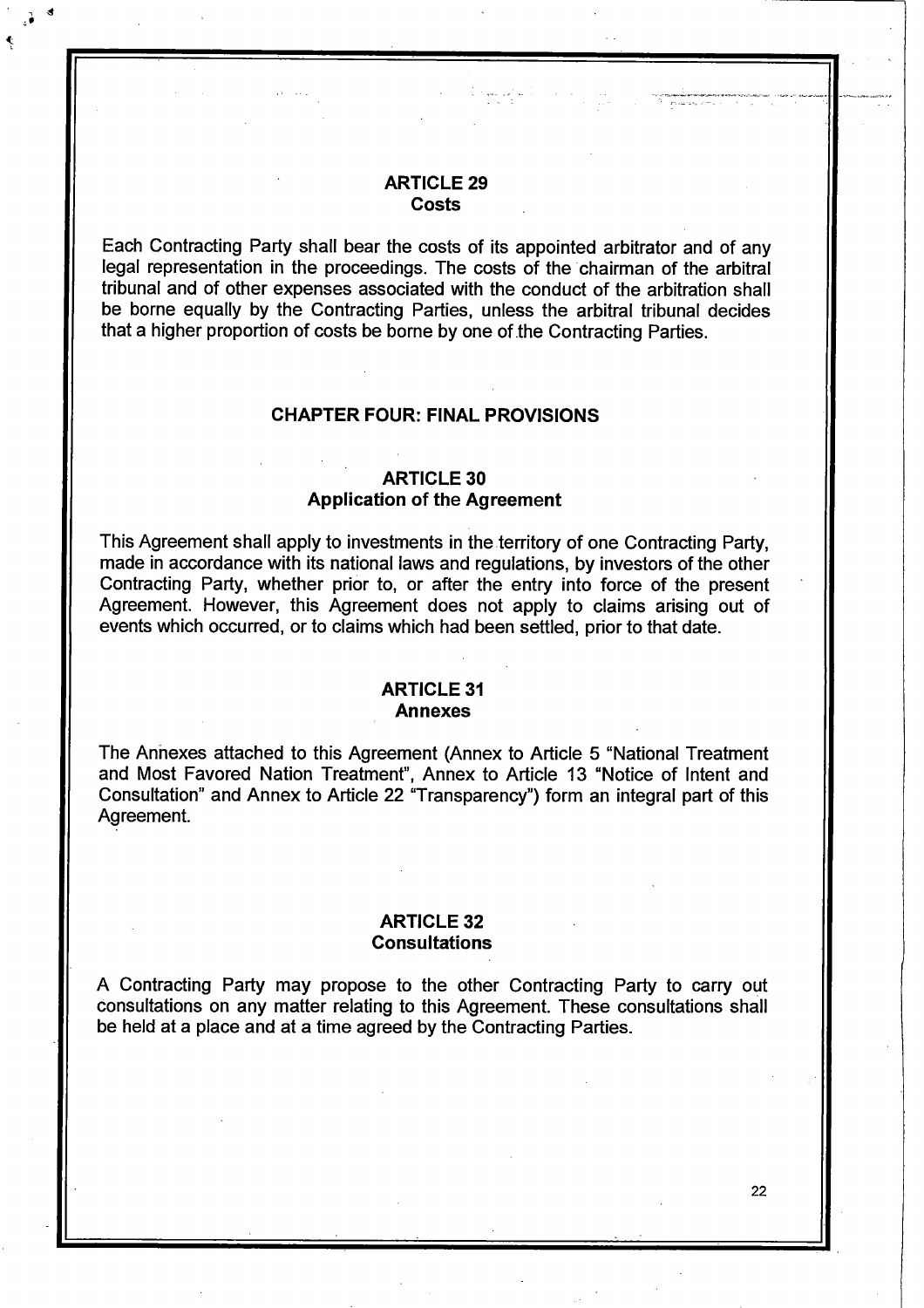# **ARTICLE 33 Entry into Force, Duration and Termination**

1. Each Contracting Party shall notify the other in writing through diplomatic channels of the completion of the constitutional formalities required in its territory for the entry into force of this Agreement. This Agreement shall enter into force thirty (30) days after the date of the latter of the two notifications. It shall remain in force for a period of ten (10) years and shall continue to be in force unless terminated in accordance with paragraph 2 of this Article.

2. Either Contracting Party may, by giving one year's (prior) written notice to the other Contracting Party, terminate this Agreement at the end of the initial ten (10) year period or at any time thereafter.

3. This Agreement may be amended by written agreement between the Contracting Parties. Any amendment shall enter into force thirty (30) days after the date of the latter notification through which the Contracting Parties have notified each other the completion of all internal requirements for entry into force of such amendment.

4. With respect to investments made or acquired prior to the date of termination of this Agreement and to which this Agreement othenwise applies, the provisions of all of the other Articles of this Agreement shall thereafter continue to be effective for a further period of ten (10) years from such date of termination.

IN WITNESS WHEREOF, the undersigned representatives, duly authorized thereto by their respective governments, have signed this Agreement.

**December yould September on this seventeenth day of September of two thousand and thirteen,** in two originals in the Turkish, Spanish and English languages, each text being equally authentic. In case of conflict of interpretation, the English text shall prevail.

**AM lacan**

**Deputy Prime Minister**

FOR THE GOVERNMENT OF THE FOR THE GOVERNMENT OF THE REPUBLIC OF TURKEY UNITED MEXICAN STATES **UNITED MEXICAN STATES** 

**lldefonso Gi\ajardo^larreal Secretary of Economy**